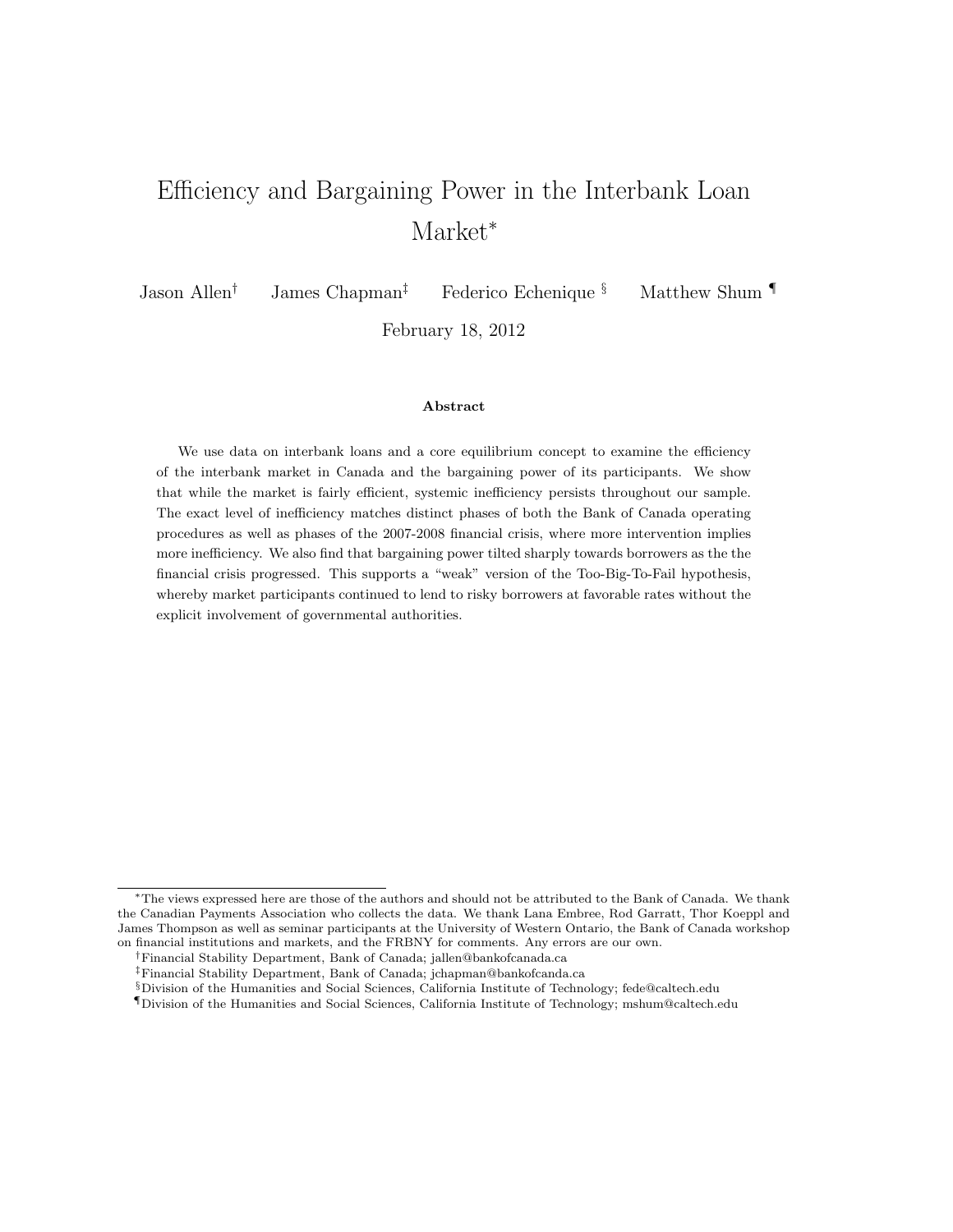# 1 Introduction

Multilateral trading markets are endemic in modern economies with well-known examples such as the bargaining over tariffs and similar trade barriers among the WTO countries, monetary and fiscal policy-making among the European Union countries, setting copayment rates between hospital and insurance company networks, and even trades of players among professional sports teams, etc. Our paper presents a novel approach to empirically assess the efficiency of these markets, and the bargaining power of the different agents in the market. We use data from the Canadian market for overnight loans.

A serious impediment to the analysis of efficiency and bargaining power in real-world trading environments is the complexity of the markets themselves. The players are engaged in a complicated imperfect competition game in which some of their actions are restricted by trading conventions, but where the players may communicate and send signals in arbitrary ways. Even if we could write down a formal model that would capture the interactions among players, it would be difficult to characterize the equilibrium of such a game—a prerequisite to any analysis of bargaining and efficiency. Assuming that the obstacle of computing equilibria could be overcome, the outcome of such a game greatly depends on the assumed extensive-form. For example, outcomes can vary according to the sequencing of the offers (who is allowed to make an offer to whom and when), as well as the nature of information asymmetries among the players. For these reasons, a complete "structural" analysis of such imperfectly competitive bargaining environments seems out of the question. Finally, we focus in part on the market for loans during the financial crisis of 2008: it is hard to write down a model for the functioning of this market that would remain valid during this turmoil.

In this paper we take a different approach. Instead of modeling the explicit multilateral trading game amongst market participants, we impose an equilibrium assumption on the final outcome of the market. Our approach is methodologically closer to general equilibrium theory than to game theory: We use the classical equilibrium concept of the core. The core simply imposes a type of ex-post no-arbitrage condition on observed outcomes; it requires that the outcome be immune to defection by any subset of the participating players. Many alternative equilibrium concepts would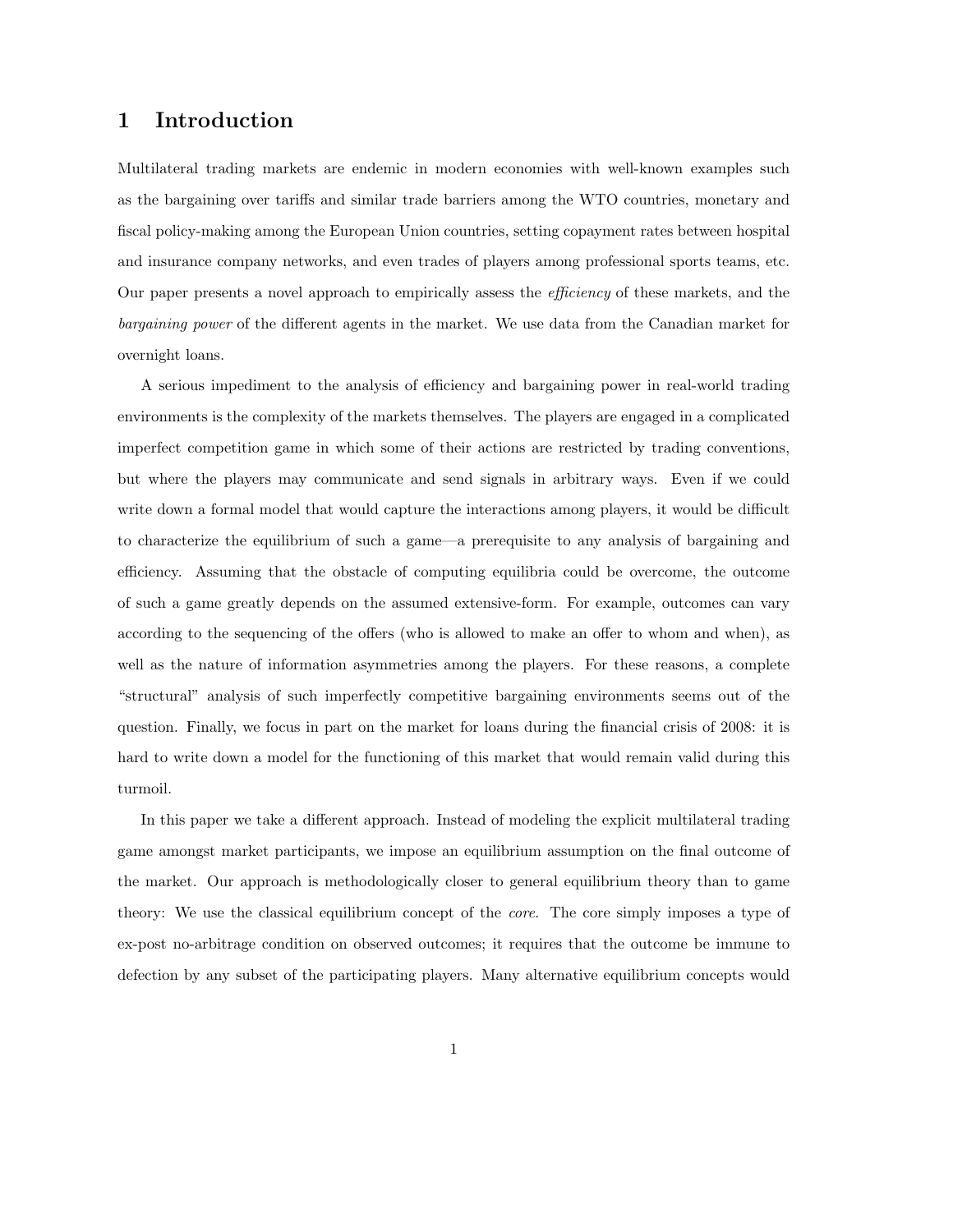imply outcomes in the core, but the advantage for our purposes is that the core is "model free," in the sense that it does not require any assumptions on the extensive-form of the game being played. The core might seen too weak a theory, but as we shall see, it allows us to draw some sharp conclusions.

We introduce a measure of bargaining power, using the idea of the core. For outcomes which are in the core, we define a simple measure of how much the observed outcomes favor particular market participants. We use this measure as an indicator of bargaining power and analyze its relationship to characteristics of the market and its participants. Thus, in our paper *efficiency* means the degree to which the absence of arbitrage conditions imposed by the core are satisfied, and bargaining power results from the position of the outcomes in the core. If the outcome is relatively more favorable to some agents, we shall say that these agents have exerted greater bargaining power.

We study the Large Value Transfer System (LVTS) in Canada, which is the system the Bank of Canada uses to implement monetary policy. Throughout the day LVTS participants send each other payments and at the end of the day must settle their positions to zero. If there are any remaining short or long positions after negotiating amongst themselves these must be settled with the Bank of Canada at unfavorable rates. Participants are therefore encouraged to trade with each other overnight. This market is ideal for various reasons: first, the market operates on a daily basis among seasoned players, so that inexperience or na¨ıvete of the players should not lead to any inefficiencies. Second, there is a large amount of detailed data available on the amount and prices of transactions in this market. Finally, the LVTS is a "corridor" system, meaning that interest rates in the market are, for the most part, bounded above and below, respectively, by the current rates for borrowing from and depositing at the Bank of Canada. This makes it easy to specify the outside options for each market participant, which is a crucial component in defining the core of the game; at the same time, the corridor leads to a simple and intuitive measure of bargaining power between the borrowers and lenders in the market. In contrast, in overnight markets without such an explicit corridor, both the outside options and bargaining power are not as convenient to define.<sup>[1](#page-2-0)</sup>

Several researchers have explicitly modeled the decision of market participants in environments similar to LVTS. For example, [Ho and Saunders \(1985\)](#page-37-0), [Afonso and Lagos \(2011\)](#page-36-0), [Duffie and](#page-36-1)

<span id="page-2-0"></span><sup>&</sup>lt;sup>1</sup>[Many central banks use a corridor system – e.g. the ECB. However, the Federal Reserve does not. In response to](#page-36-1) [the financial crisis, however, the Federal Reserve started paying interest on reserves, and therefore the U.S. interbank](#page-36-1) [market today looks like a corridor system.](#page-36-1)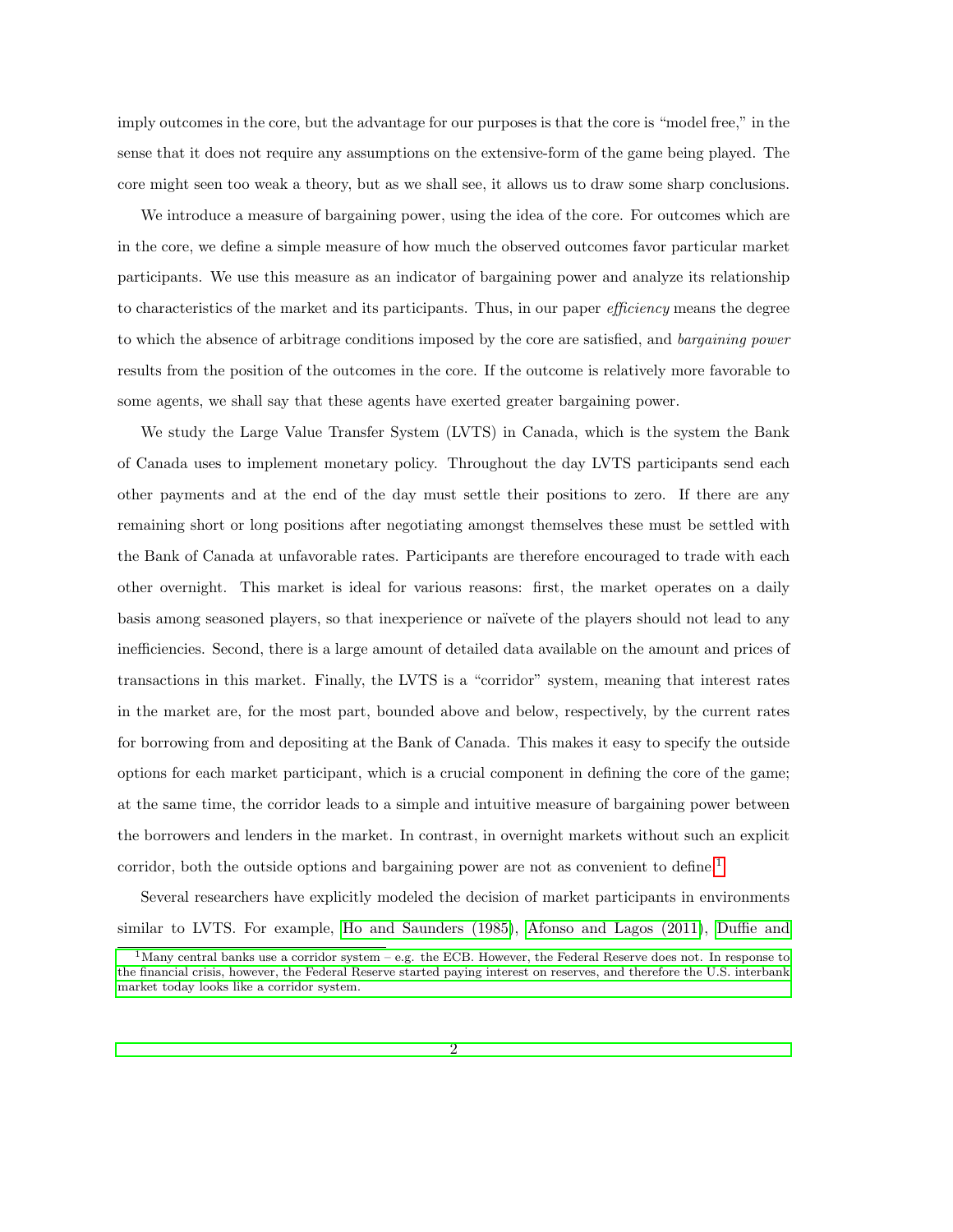Gârleanu (2005), and Duffie, Gârleanu, and Pedersen (2007) examine the efficiency of the allocation of funds in the Federal funds market or over-the-counter markets, more generally.[2](#page-3-0) The systems, markets and agents under study in this paper have previously been examined in [Chapman, McAdams,](#page-36-2) [and Paarsch \(2007\)](#page-36-2), [Hendry and Kamhi \(2009\)](#page-37-2), [Bech, Chapman, and Garratt \(2010\)](#page-36-3), and [Allen,](#page-36-4) Hortaçsu, and Kastl (2011).

A market outcome is the result of the overnight loans between the banks at the end of the day: the outcome consists of the payoffs to the different banks. We (1) check if each outcome is in the core (this can be done by simply checking a system of inequalities), and (2) measure the degree to which outcomes are aligned with the interests of net borrowers or lenders in the system. We proceed to outline our results.

In the pre-crisis period, 2004-2007, the system largely complies with the core: it is efficient and there are few deviations from the absence of arbitrage. The bargaining power measure generally hovers around 0.5, meaning that borrowers and lenders are equally favored. When a borrower represents a riskier prospect than average, the bargaining power favors the lender, meaning that a lender can command higher interest rates if it lends to a riskier bank (or to a given bank in riskier circumstances).

With the onset of the crisis in 2008 we see some interesting changes. There is generally an increase in the number of violations of the core, so that the market becomes less efficient (in absolute terms, though, the inefficiencies are never very large). The bargaining power shifts to favor the borrowers; indeed, increased levels of risk are associated with changes in bargaining power to favor borrowers. That is, during the crisis period, when a net borrowing bank sees an increase in standard measures of counterparty risk (including the [Merton \(1974\)](#page-37-3) "distance to default" measure, credit default swap (CDS) prices, and exposure to wholesale funding), it receives better terms in the interbank loans market. All these results contrast sharply with our findings for the "normal" period, 2004-2007.

The needs for funds during the crisis should, as one might expect, have favored the lenders. Instead, we see borrowers obtaining better terms, and (surprisingly) a positive correlation between borrowers' bargaining power and measures suggesting increasing default risk in the market.[3](#page-3-1)

<span id="page-3-1"></span><span id="page-3-0"></span><sup>2</sup>An interested reader can find a book length treatment of the economics of OTC markets in [Duffie \(2012\)](#page-36-5).

<sup>3</sup> [Acharya, Gromb, and Yorulmazer \(2010\)](#page-36-6) construct a model in which "strong" banks exercise market power over "weak" banks which do not have other non-central bank outside options. Our findings seem to go counter to their results. Qualitatively, at least, our results are in line with [Goodfriend and King \(1988\)](#page-37-4)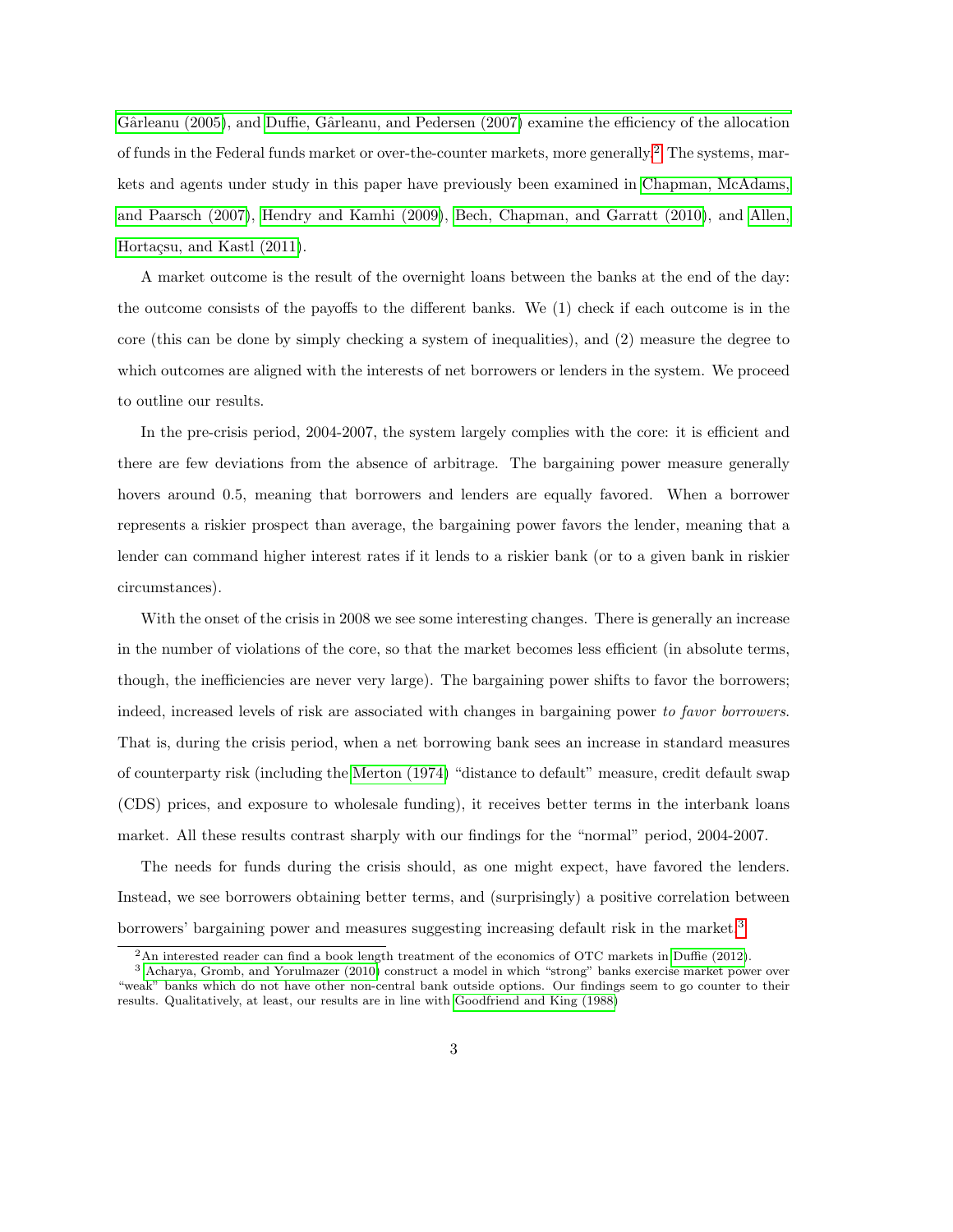During the financial crisis the Bank of Canada increased its injections of cash to the LVTS. We do not find a relation between the injections and bargaining power, but they are positively correlated with violations of the core. The additional cash seems to have cause some situations where arbitrage opportunities were left unexploited. In turn, we find that more core violations are associated with higher bargaining power for the borrowers.

We believe that our findings may reflect an attempt by the system to shore up troubled banks: A "too big to fail" theory. In the words of then Bank of Canada Governor David Dodge, "We have a collective interest in the whole thing not going into a shambles." Our evidence is consistent with lenders being more lenient with borrowers, and in particular with the borrowers who were subject to higher levels of risk (be it at the level of the individual bank, or the system). It is also possible that the additional core violations during the crisis reflect banks being less concerned with exploiting arbitrage opportunities and more with keeping the system whole.

There is a particular reason why Canadian banks might be more concerned about the failure of other banks. The entry into the Canadian system is regulated. The result is an oligopolistic market where banks can exploit monopoly rent. The failure of one bank might have opened the door for the entry of new players into the market, something that the existing banks would not be favorable to. It is therefore plausible that the banks who were relatively better off could have offered better terms to the most troubled banks during the crisis. This interpretation is in the long tradition of the theory of regulation presented in [Becker \(1983\)](#page-36-7) and [Becker \(1985\)](#page-36-8).

Another reason is that mark-to-market accounting and bank interconnectedness means that some banks were concerned with their positions vis-á-vis the riskier banks (e.g. [Bond and Leitner \(2010\)](#page-36-9)). The short-term cost of lending to a risky interconnected bank at a discount might be far less than the cost of having to mark down assets linked to a failed institution.

Overall, our findings are consistent with a "weak" version of the too-big-to-fail (TBTF) hypothesis, whereby banks within the Canadian overnight market continued to lend to risky counterparties despite the increasing risk in the market. However, such actions were not directly supported or guaranteed by regulators, as would be the case under the government-sponsored TBTF hypothesis; indeed, unlike in the U.S., no bail-outs or other forms of support were ever mentioned or undertaken in the Canadian financial sector. Rather, the observed effects appear to be a spontaneous reaction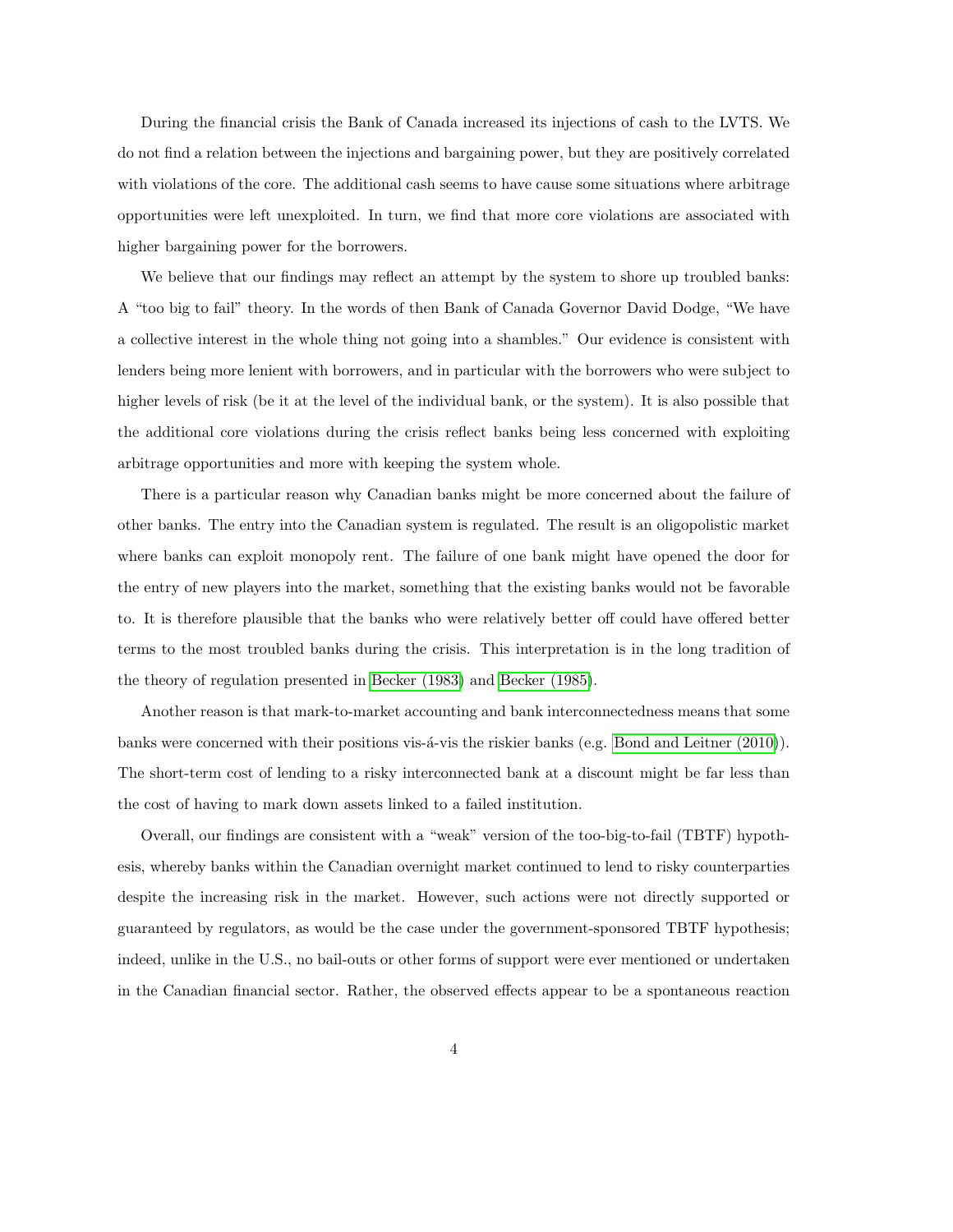among the players in the market.

Of course, the TBTF hypothesis has been widely discussed and circulated in both the academic [\(O'Hara and Shaw \(1990\)](#page-37-5), [Rochet and Tirole \(1996\)](#page-37-6), [Flannery \(2010\)](#page-37-7)) and nonacademic financial press [\(Sorkin \(2009\)](#page-37-8), [Krugman \(2010\)](#page-37-9)). As far as we are aware, this paper presents some of the first quantitative evidence of such a hypothesis.

The remainder of the article is organized as follows. Section [2](#page-5-0) presents the data. Section [3](#page-9-0) discusses the methodology, both conceptually and how we implement it using the Canadian overnight interbank lending market. Section [4](#page-21-0) presents the results and section [6](#page-34-0) concludes.

## <span id="page-5-0"></span>2 The Canadian Large Value Transfer System (LVTS)

The primary data for our analysis comes from daily bank transactions observed in Canada's Large Value Transfer System (LVTS). LVTS is Canada's payment and settlement system and it is operated by the Canadian Payment Association. Similar to CHAPS in the U.K. LVTS is a tiered system, unlike Fedwire in the U.S. That is, there are a small number of direct participants and a larger number of indirect participants.<sup>[4](#page-5-1)</sup> There are currently 15 direct participants in LVTS. These are the Big 6 Canadian banks (Banque Nationale, Bank of Montreal, Bank of Nova Scotia, Canadian Imperial Bank of Commerce, Royal Bank of Canada, Toronto-Dominion Bank), HSBC, ING Canada, Laurentian Bank, State Street Bank, Bank of America, BNP Paribas, Alberta Treasury Branches, Caisse Desjardins, and a credit union consortium (Central 1 Credit Union). State Street joined LVTS in October 2004 and ING joined in October 2010.

Throughout the day payments are sent back-and-forth between direct participants. Like real-time gross settlement systems (RTGS), finality of payment sent through LVTS is in real-time; however, settlement in LVTS occurs at the end of the day. Relative to a RTGS system, an LVTS system has higher costs given default, but also substantial cost savings since banks do not need to post as much collateral. This is because most transactions in Canada are sent via a survivors pay, or partially collateralized, tranche. The cost of a partially collateralized system is an increase in counterparty risk. Participants manage counterparty risk by setting bilateral credit limits at the beginning of

<span id="page-5-1"></span><sup>&</sup>lt;sup>4</sup>Indirect participants are outside LVTS and are the clients of the direct participants.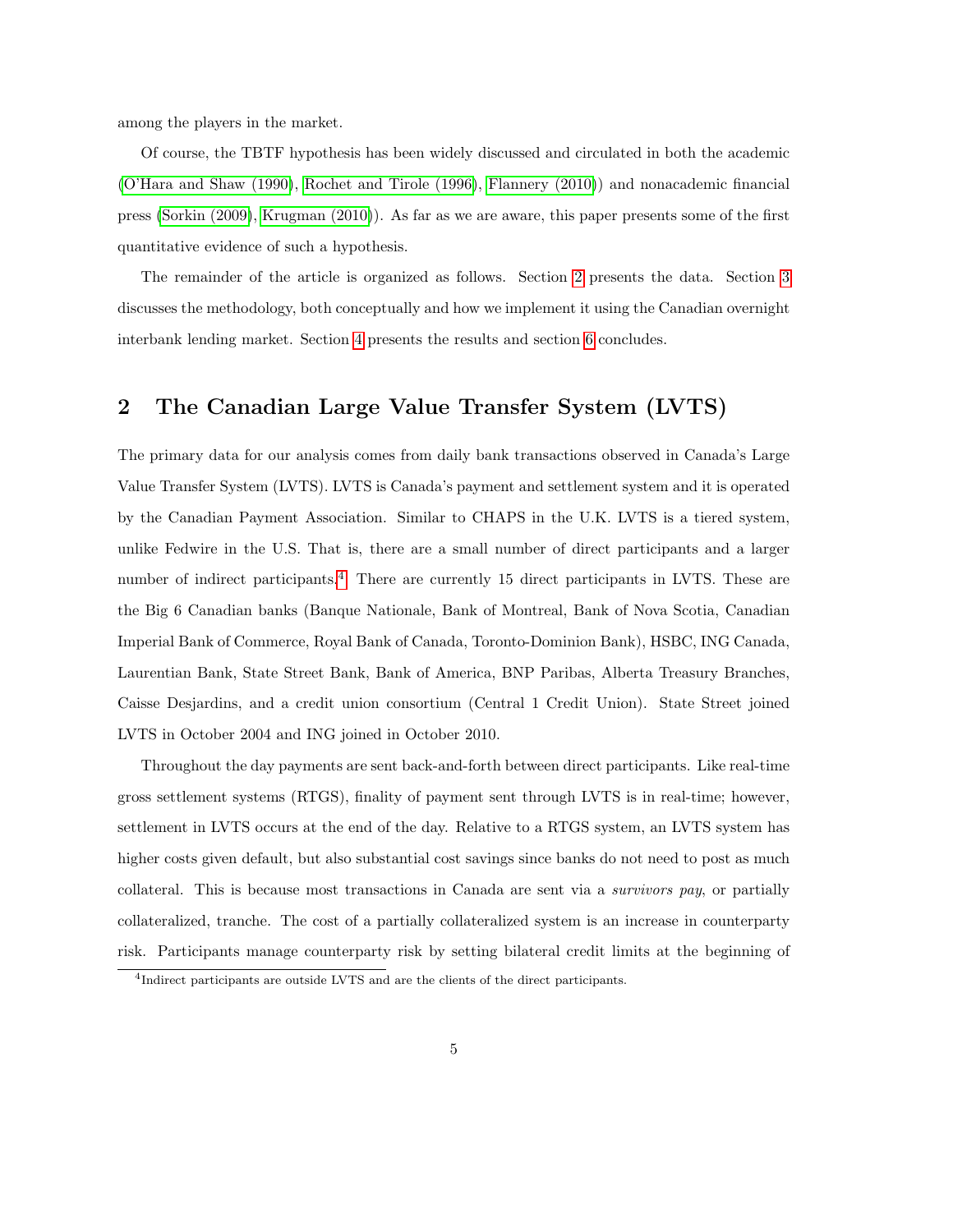each day and also manage these limits throughout the day. Allen, Hortacsu, and Kastl (2011) find, however, that even during the financial crisis direct participants did not lower their credit limits. They take this as evidence that there was no increase in counterparty risk in the payments system during the crisis.

## 2.1 Data Description

We are interested in studying the price and quantity of interbank overnight loans. Our period of analysis is April 1, 2004 to April 17, 2009. Unfortunately, as flows in LVTS are not classified as either a payment or a loan, we have to pick out those transactions which we think are loans from the potentially thousands of transactions. For this we use the Furfine algorithm [\(Furfine \(1999\)](#page-37-10)). This approach has been recently used by [Acharya and Merrouche \(2009\)](#page-36-10), [Afonso, Kovner, and Schoar](#page-36-11)  $(2011)$ , and Allen, Hortaçsu, and Kastl  $(2011)$  to study liquidity hoarding and counterparty risk during the financial crisis. The idea is to focus on transactions sent, for example, from bank A to B towards the end of the day (for robustness we study two different windows: 4-6:30pm, and 5- 6:30pm; but we only report results for the latter) and returned from  $B$  to  $A$  the following day before noon for the same amount plus a mark-up equal to a rate near the Bank of Canada's target rate. We are relatively loose with the definition of 'near', allowing financial institutions to charge rates plus or minus 50 basis points from target. This approach allows us to identify both the quantity borrowed/lent and at what price.<sup>[5](#page-6-0)</sup>

Figure [1](#page-7-0) plots both the total loan amounts and average loan size for transactions in LVTS after 5pm between April 2004 and April 2009. On the average day approximately 1.63 billion is transacted, about 184 million per financial institution. By construction the smallest loan is 50 million; the largest loan is 1.7 billion. Aside from the large spike in transactions in January 2007, the key noticeable pattern is the increase in loan amounts in the summer and fall of 2007. The sum of daily transactions in this period were consistently above \$3 billion. This coincides with the Asset-Backed Commercial

<span id="page-6-0"></span> $5$ The main issue with the Furfine algorithm is that it has the potential to identify some transactions as loans when they are indeed payments. This is particularly true when using the algorithm early in the day, or for small transactions. The situation with LVTS is less problematic than with Fedwire, which processes Euro-dollar transactions, tri-party repo legs and bank to non-fedwire institution transactions, which may or may not be considered loans. Therefore using the Furfine algorithm on LVTS transactions is less likely to lead to misclassification error. In addition, we only examine larger transactions late in the day, making misclassification even less likely.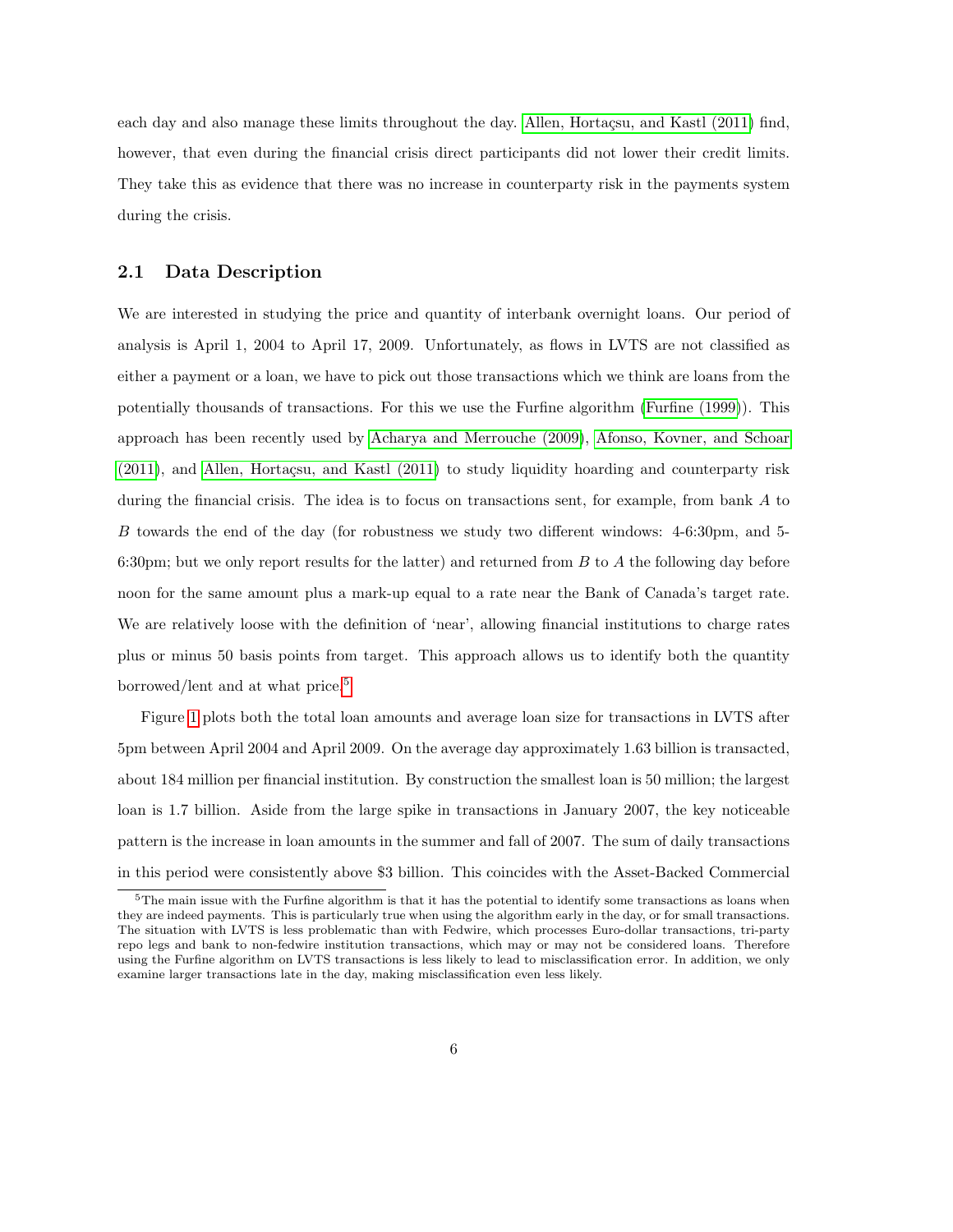

<span id="page-7-0"></span>Figure 1: Loan Quantities in LVTS

Paper (ABCP) crisis in Canada.<sup>[6](#page-7-1)</sup> At the time the market for non-bank issued ABCP froze and banks had to take back bank-issued ABCP on their balance sheet. By July 2007, the ABCP market was one-third of the total money market and when maturities came due and were not renewed this created substantial stress on other sources of liquidity demand. Irrespective of the freezing of the ABCP market, however, direct participants in LVTS continued lending to each other. The question is at what price did this lending occur.

Figure [2](#page-8-0) plots the average spread to the target rate and its standard deviation for transactions sent after 5pm between April 2004 and April 21, 2009. Prior to the summer of 2007, i.e. normal times, the average spread to target is approximately 1 basis point. During the summer of 2007, however, financial institutions did increase the price of an overnight uncollateralized loan. Between August 9th, 2007 and October 11th, 2007 the average spread to target was about 4.7 basis points.[7](#page-7-2) Somewhat surprisingly the spread to target post-October 2007 is 0, and -0.6 basis points in the six weeks following the collapse of Lehman Brothers. (Allen, Hortaçsu, and Kastl (2011) find that LVTS

<span id="page-7-1"></span><sup>6</sup>ABCP is a package of debt obligations typically enhanced with a liquidity provision from a bank. In Canada the bank providing the liquidity only has to pay out under catastrophic circumstances and was not even triggered during the financial crisis. In addition, the regulator did not require banks to hold capital against the provision. Under these rules the market approximately doubled between 2000 and 2007 to \$120 billion.

<span id="page-7-2"></span><sup>7</sup>The start of the ABCP crisis is recognized to be August 9th. The Bank of Canada held its first liquidity auction on October 12th, 2007.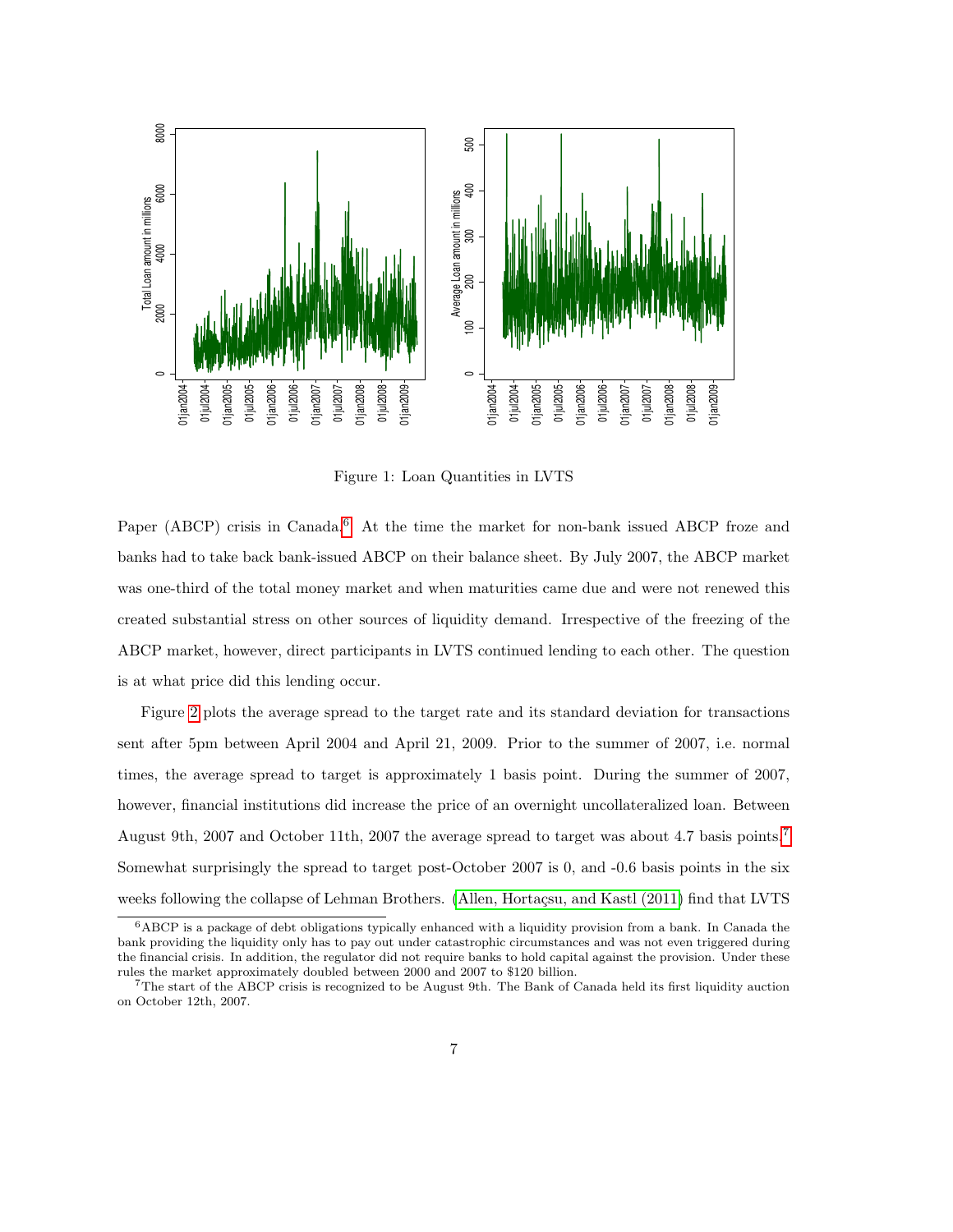

<span id="page-8-0"></span>Figure 2: Loan Prices in LVTS

participants demand for term liquidity was substantial only in this period.)

## <span id="page-8-1"></span>2.2 Monetary policy and Liquidity policy

Monetary policy has been implemented in Canada since 1999 through LVTS [\(Reid \(2007\)](#page-37-11)). At the end of the day any short or long positions in LVTS must be settled, either with the Bank of Canada at a penalty rate, or through interbank trades. The interest rate corridor (the difference between the rate on overnight deposits and overnight loans) is set so that banks have the right incentives to find counterparties among themselves to settle their positions. The midpoint of the corridor is the interest rate that the Bank of Canada targets in its execution of monetary policy.

The symmetry of the interest rate corridor is meant to encourage trading at the target rate.Within a corridor system a central bank can increase the supply of liquidity without excessively lowering the target rate since it is bounded below by the deposit rate. Therefore a central bank operating a corridor can provide liquidity to LVTS participants (liquidity policy) without lowering nominal rates "too much" (monetary policy).

When the Bank of Canada first implemented LVTS, it targeted zero excess liquidity in the system. That is, participants had to flatten out their long and short positions completely and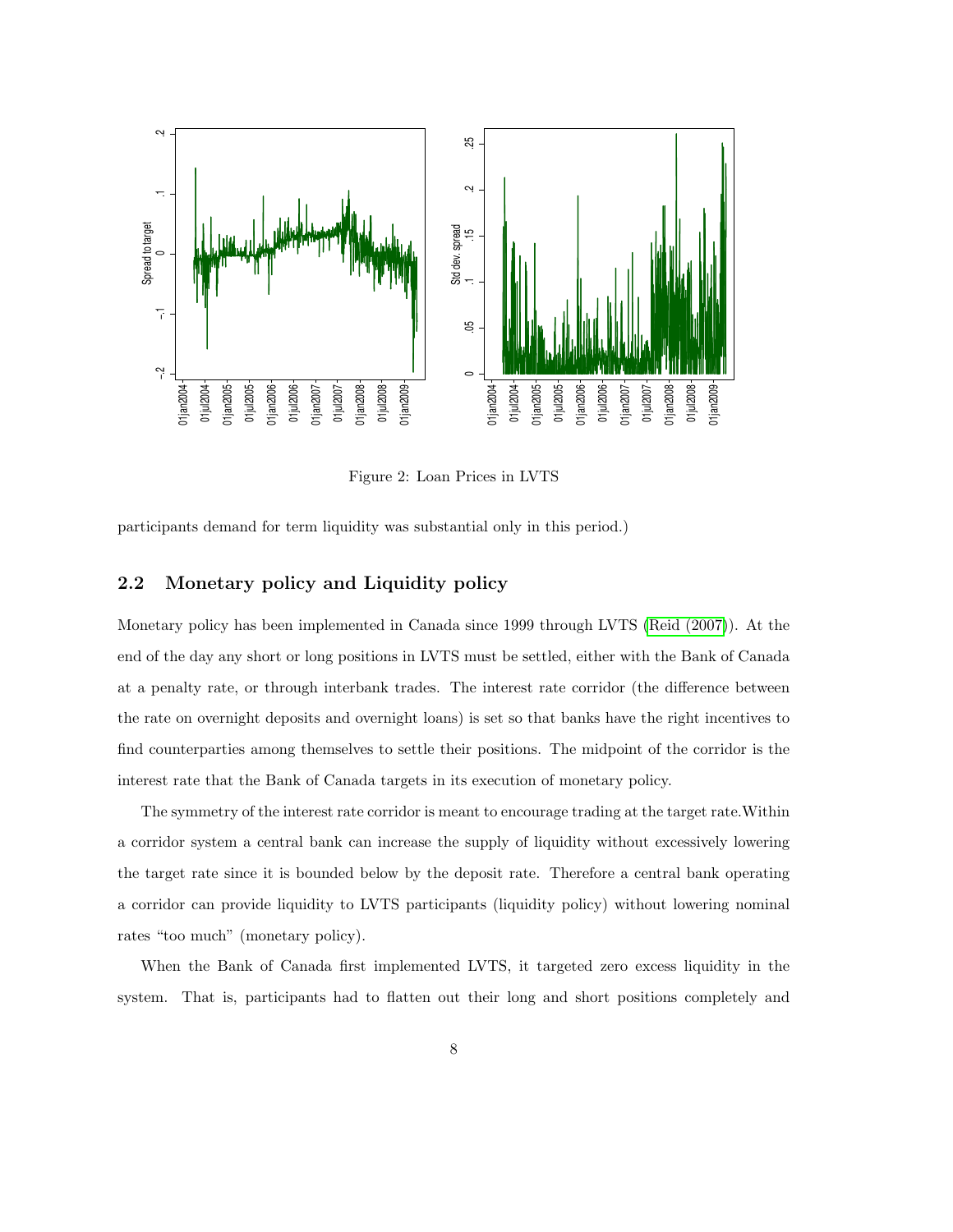leave cash settlement balances at zero. However, subsequently the Bank of Canada intervened by supplying liquidity to the market.

With implementation there was substantial volatility in the overnight rate, therefore in 1999 the Bank started allowing positive "settlement balances" – what this meant was that at the end of the trading day, market participants were allowed to have short positions, up to a pre-specified upper limit. Effectively, then, these settlement balances were a means for the Bank of Canada to inject liquidity into this market. In November 1999, this limit was around \$200 million, which was divided among the 15 LVTS participants at that time. In 2001 the Bank of Canada lowered the amount of settlement balances to \$50 million, and the system remained stable until the end of 2005. Starting in March 2006, faced with strong downward pressure on the overnight rate, the Bank of Canada implemented a low liquidity policy by reducing the required balance back to zero, thereby not allowing participants to have a short position at the end of the day. This regime continued until the summer of 2007 when, on the eve of the financial crisis, the Bank of Canada joined other central banks in injecting liquidity into the banking system. Settlement balances were increased to \$500 million. Figure [3](#page-10-0) presents the settlement balances in LVTS at the end of each day between April 2004 and April 2009, which is our sample period.

Since we expect these shifts in liquidity policy would natually affect efficiency in the LVTS, our subsequent empirical analysis focuses on how efficiency and bargaining power changed across the three periods just discussed: First, April 1, 2004 to February 28, 2006, a period of stability in the Canadian interbank market. Second, March 1, 2006 to February 14, 2007, a period of no liquidity injections by the central bank. Third, the financial crisis: August 9, 2007 to April 20, 2009.

## <span id="page-9-0"></span>3 Methodology

We present a cooperative bargaining model of the market for overnight loans, and use it to study efficiency and bargaining power. We prefer this cooperative approach to a noncooperative (gametheoretic) model of bargaining which, as is well-known, very sensitive to the specific extensive-form which is assumed: it depends on the order in which offers are made, on the assumptions of player communication, and the information that they posses. Given that we study the volatile period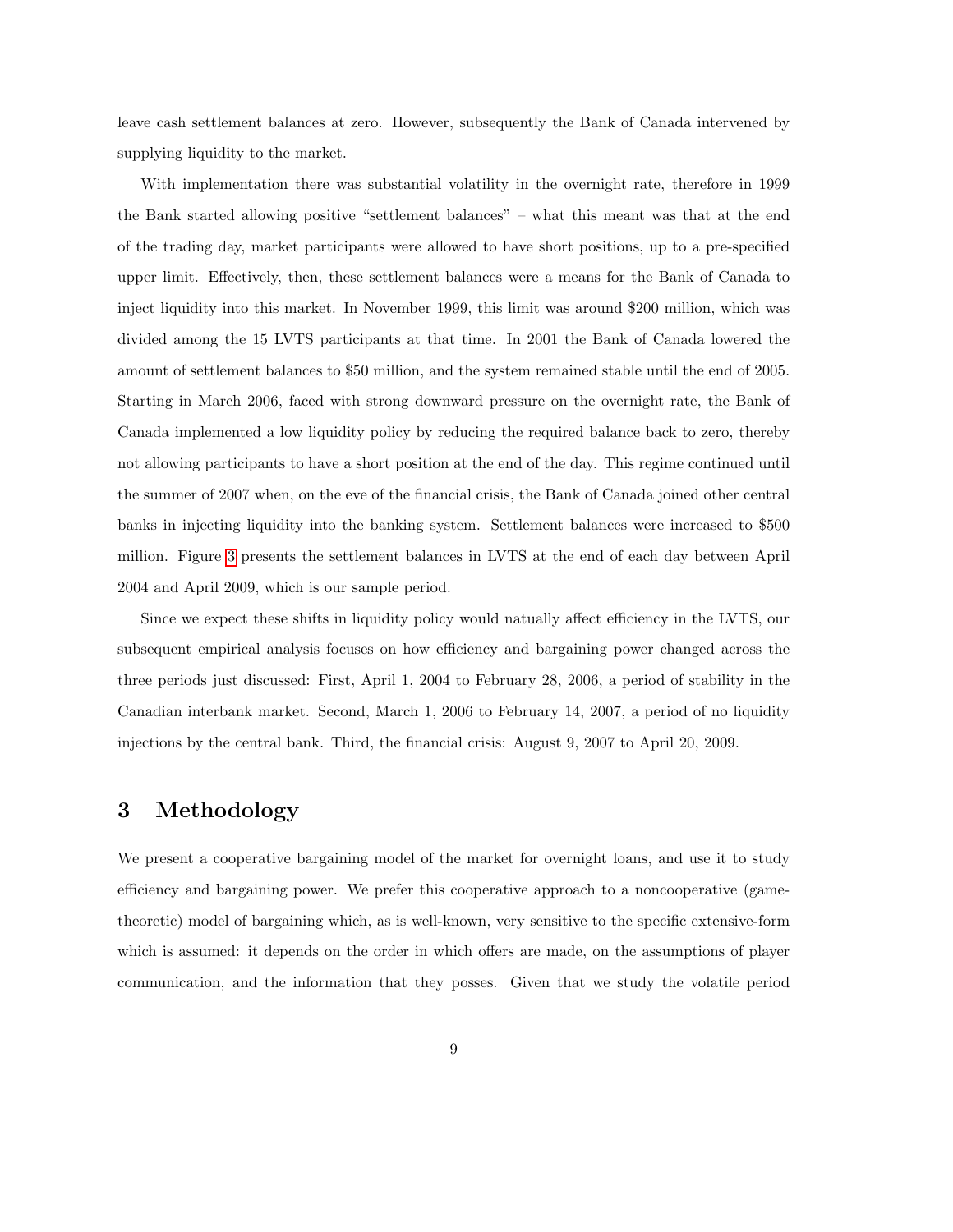

<span id="page-10-0"></span>Figure 3: Settlement Balances in LVTS

surrounding the financial crisis of 2008, the assumption that a stable extensive form bargaining model is valid throughout this period would be quite strained. The crisis period is very unlikely to fit any version of known extensive-form bargaining models.

Instead of a game-theoretic model of bargaining, we apply the concept of the core to an interbank loan market. Essentially, the core is a basic "no-arbitrage" requirement; it may at first not seem restrictive enough, but we show that it can used to investigate the bargaining power of the financial institutions in the system. We can estimate a simple measure of the bargaining power of the institutions who had a need for funds, versus those that held a positive position in the market for interbank loans.

The cooperative approach assumes that agents can make binding commitments. In contrast, a non-cooperative model would need to construct explicit commitments through repeated-game effects. Repeated games are empirically complicated because they tend to predict too little. Our approach gives a set-valued prediction (the core of the market), so we shall not predict a unique allocation of trades; but, as we shall see, the prediction is still quite sharp and useful. At the same time, for allocations which are within the core, we can naturally construct a measure of bargaining power, by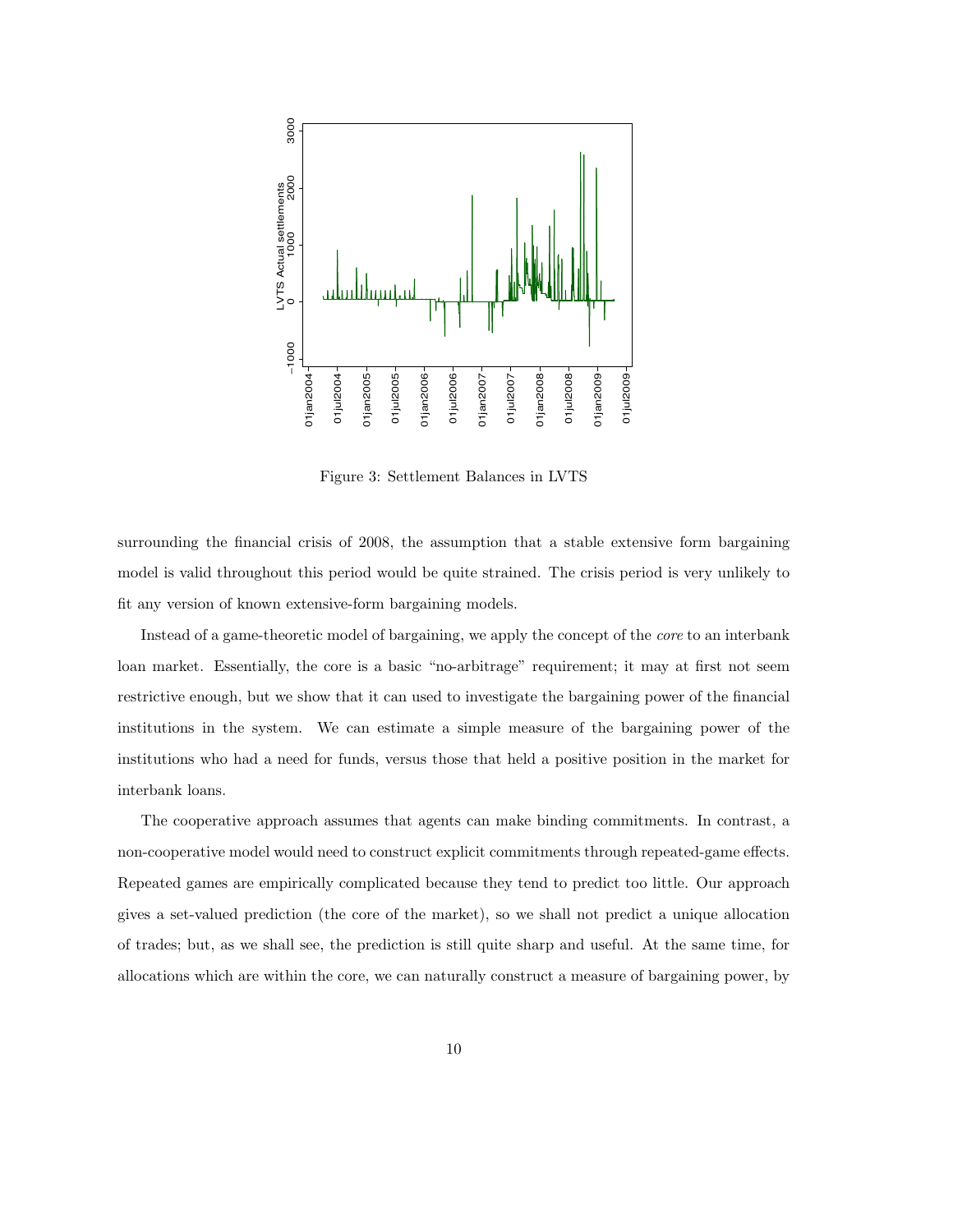looking at whether the observed allocation favors lenders or borrowers in the market more.

The market has n agents, each with a net position (at the end of the day) of  $\omega_i \in \mathbf{R}$ . The Bank of Canada sets a *target rate r*. It offers each bank (collateralized) credit at the *bank rate*  $b = r + 25$ , and pays the *deposit rate d* =  $r - 25 > 0$  on positive balances. These rates are fixed "take it or leave it" offers, and hence we use these as the benchmark from which to calculate bargaining power. In a sense, the Bank of Canada has the maximum bargaining power in this market, and we use its rates to calibrate the bargaining power of other agents.

We assume that  $\sum_i \omega_i = 0$ , so that positive and negative balances in the aggregate cancel out. It is easy to accommodate  $\sum_i \omega_i$  of any magnitude in the analysis below, but since we calculate balances from transactions data,  $\sum_i \omega_i = 0$  is always satisfied automatically in our data.

In this setup, agents have incentives to trade with each other at rates somewhere in the band. Define a characteristic function game by setting the stand alone value for a coalition  $S \subseteq N =$  $\{1, ..., n\}$  as:

<span id="page-11-0"></span>
$$
\nu(S) = \begin{cases} b \sum_{i \in S} \omega_i & \text{if } \sum_{i \in S} \omega_i \le 0 \\ d \sum_{i \in S} \omega_i & \text{if } \sum_{i \in S} \omega_i > 0 \end{cases}
$$
 (1)

These inequalities present the idea that the best a coalition  $S$  can do is to use multilateral negotiations to pool their net positions, and then deposit (or borrow) the pooled sum  $\sum_{i\in S}\omega_i$  at the Bank at the rate  $d$  (or  $b$ ).

The payoff to a bank is simply a number,  $x_i$ , which is the net position of that bank,  $\omega_i$ , multiplied by the bank's negotiated rates  $(y_i)$ . The *core* of  $\nu$  is the set of rates  $(y_1, ..., y_n)$  such that: (i)  $\sum_{i\in N} y_i\omega_i = 0$  (this is just an accounting identity that among all the banks net payments and outlays must cancel out); and, (ii) for all coalitions  $S$ ,  $\sum_{i \in S} y_i \omega_i \geq \nu(S)$ . That is, any coalition must obtain a payoff exceeding its standalone value.

Intuitively, the core of this game is the set of rates which are "immune" to multilateral negotiations on the part of any coalition S (which would result in the coalition payoff  $\nu(S)$  defined in equation [1\)](#page-11-0). Clearly in LVTS full multilateral bargaining among all subsets of the participants may not be feasible, due perhaps to time constraints, informational issues, etc. The empirical question is how many observed outcomes are outside the core and whether there is any pattern to these violations.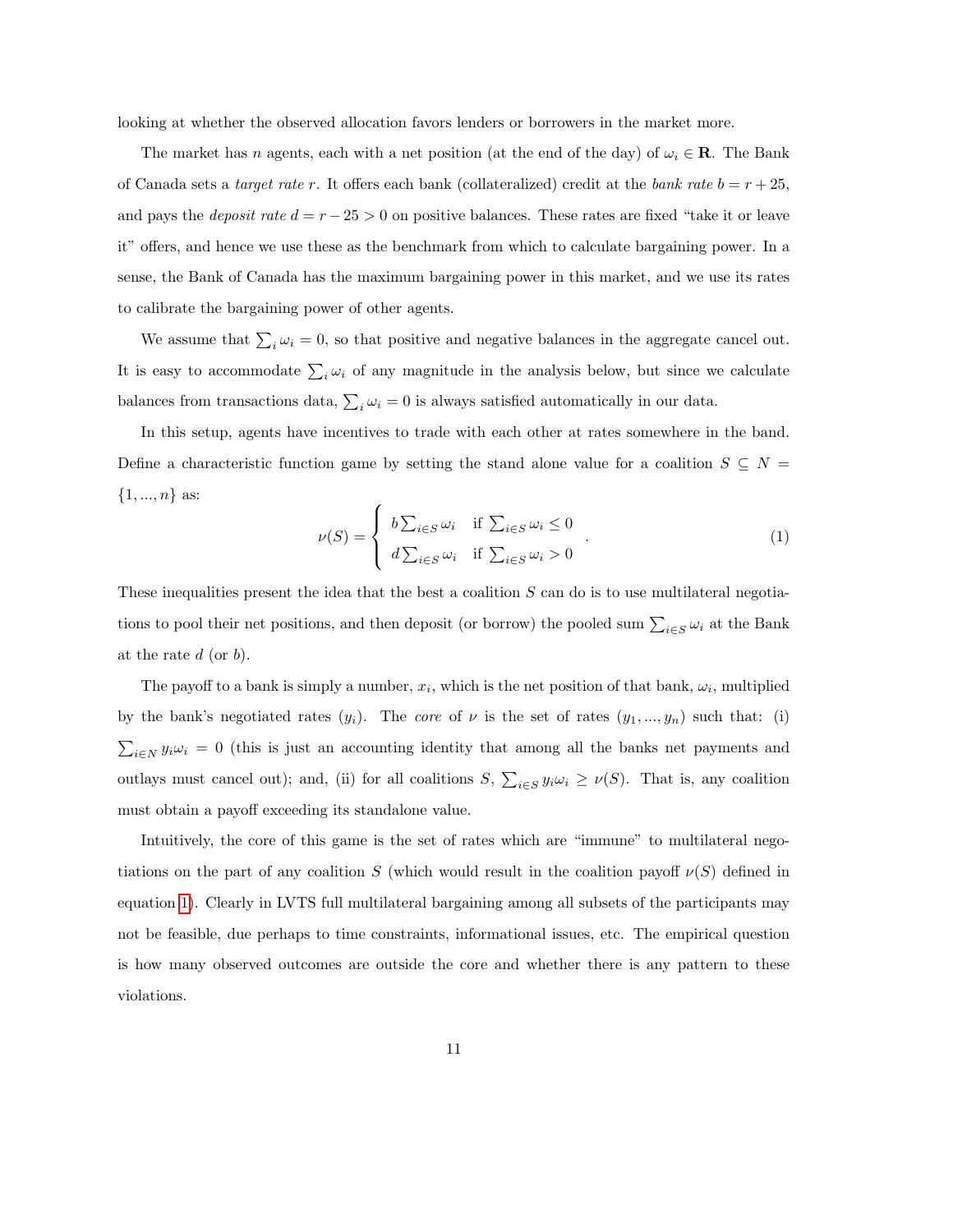**Necessary Conditions:** We first derive necessary conditions for a set of interest rates  $\{y_1, ..., y\}$ to be in the core.

- 1. Individual rationality requires that  $y_i \omega_i \ge \nu(\{i\})$ . That is:  $y_i \ge d$  if  $\omega_i > 0$  and  $y_i \le b$  if  $\omega_i < 0.$
- 2. Similarly,  $\sum_{j \in N \setminus \{i\}} y_j \omega_j \ge \nu(N \setminus \{i\})$  implies the following: if  $\omega_i > 0$  then  $\sum_{j \in N \setminus \{i\}} \omega_j =$  $\sum_{j \in N} \omega_j - \omega_i = 0 - \omega_i < 0$ . Therefore  $\nu(N\setminus\{i\}) = -b\omega_i$ . Hence,

$$
0 - y_i \omega_i = \sum_{j \in N \setminus \{i\}} y_j \omega_j \ge \nu(N \setminus \{i\}) = -b \omega_i,
$$

which implies that  $y_i \leq b$ . Therefore

measure of bargaining power.

$$
b \ge y_i \ge d. \tag{2}
$$

A similar argument implies that  $b \geq y_i \geq d$  when  $\omega_i < 0$ .

Now it is easy to check that the vectors of rates  $(d, ..., d)$  and  $(b, ..., b)$  are both in the core.<sup>[8](#page-12-0)</sup> The first is the best allocation for the debtors and the second is the best allocation for the creditors. All the allocations  $\lambda(b, \ldots, b) + (1 - \lambda)(d, \ldots, d)$  for  $\lambda \in (0, 1)$  are in the core as well. In fact, when the allocation lies on this line, or close to it, the we can interpret  $\lambda$  as a measure of bargaining power for the creditors. When  $\lambda \sim 1$  we obtain the core allocations that are best for the creditors; note that in this case the creditors are obtaining a deal which is similar to the "take it or leave it" offer of the Bank of Canada. It makes sense to interpret such an allocation as reflective of a high bargaining power on the side of creditors. Similarly, when  $\lambda \sim 0$  we obtain the core allocations that are best for the borrowers. In this case, they are getting a similar deal to the one obtained by the Bank of Canada in its role as borrower. Below, we will show that, for the trades observed in the LVTS, this  $\lambda$  measure is an adequate

<span id="page-12-0"></span><sup>8</sup> Thus, the core is always non-empty. A necessary and sufficient condition for the non-emptiness of the core is that the game be balanced. A basic exposition of the theory is in [Osborne and Rubinstein \(1994\)](#page-37-12).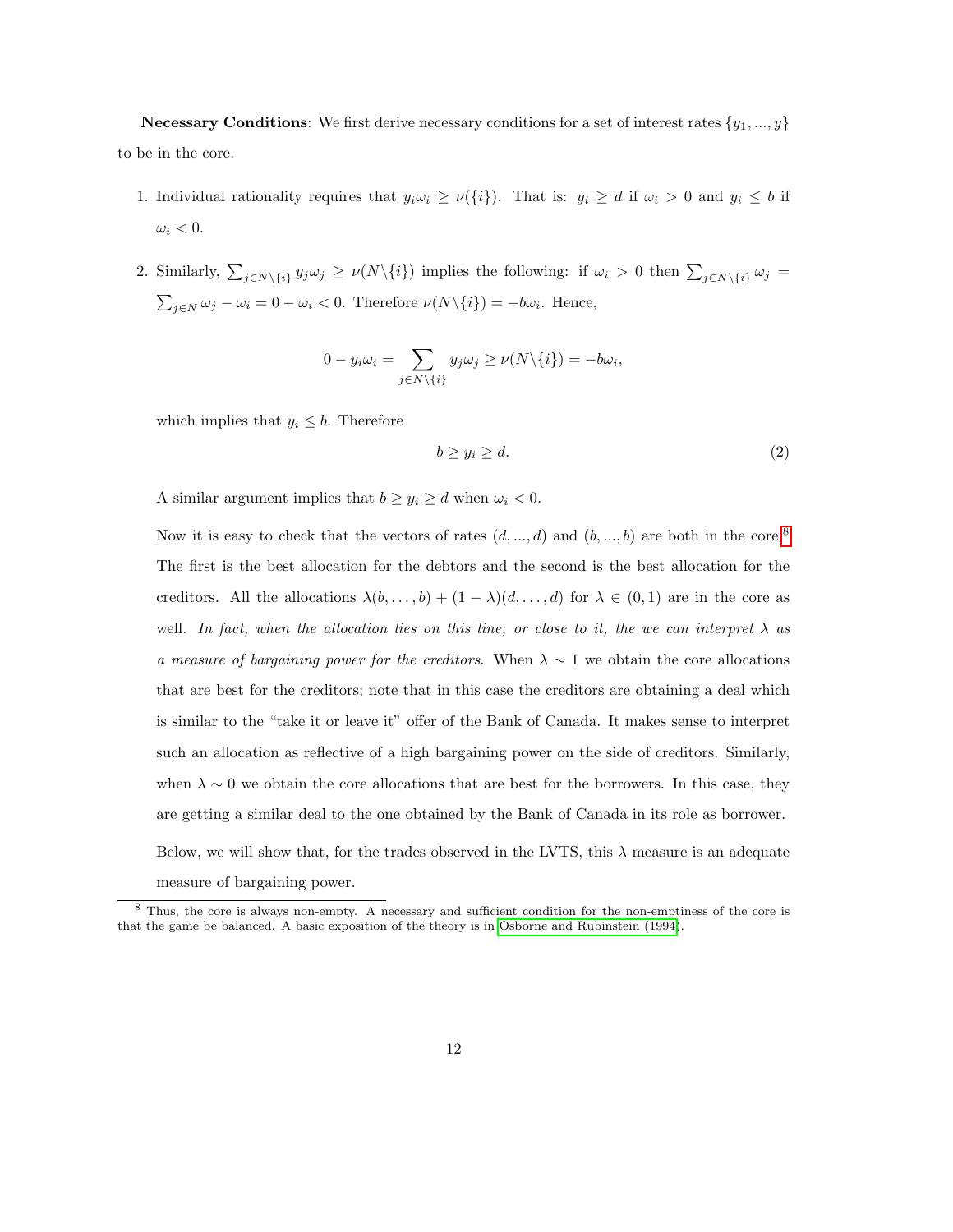<span id="page-13-0"></span>3. For a general coalition S, we require that

$$
\sum_{i \in S} y_i \omega_i \ge d \sum_{i \in S} \omega_i, \quad \text{for } \sum_{i \in S} \omega_i > 0
$$
\n
$$
\sum_{i \in S} y_i \omega_i \ge b \sum_{i \in S} \omega_i, \quad \text{for } \sum_{i \in S} \omega_i < 0.
$$
\n(3)

In the second inequality above, because  $b > 0$  (as is typically the case), the right-hand side of the inequality is negative. These two inequalities embody the intuition that a coalition which is collectively a net lender (resp. borrower) must obtain a higher payoff than lending to (resp. borrowing from) the Bank of Canada.

4. Finally, when  $\sum_{i\in S}\omega_i=0$  we need to impose that  $\sum_{i\in S}y_i\omega_i\geq 0$ . This just means that a coalition in which the members' balances cancel out should not be making a negative payoff.

Next, we provide several examples of the core of markets. In the first, the core is simply the line segment  $\lambda(b, \ldots, b) + (1 - \lambda)(d, \ldots, d)$ ; in the second example the core is "wider." The third example is an actual trading day in the LVTS.

*Example 1*: Suppose that  $|\omega_i| = 1$  for all i. Then if  $\omega_i = 1$  and  $\omega_j = -1$  we require  $y_i - y_j \ge 0$ , as  $\nu(\{i, j\}) = 0$ . Similarly, reasoning from  $N\setminus\{i, j\}$  we get  $y_i - y_j \leq 0$ , so  $y_i - y_j = 0$ . Then the core is exactly the allocations  $\lambda * (b, \ldots, b) + (1 - \lambda) * (d, \ldots, d)$  for  $\lambda \in (0, 1)$ .

*Example 2*: Suppose that there are three agents, and that the agents' net positions are  $(\omega_1, \omega_2, \omega_3)$  $(-1, -1, 2)$ . The core is the set of points  $(y_1, y_2, y_3)$  that satisfy the core constraints. First, no individual agent must be able to block a core allocation, hence all the points in the core are in  $[d, r]^3$ . Second, we obtain that  $2y_3 - y_1 \ge d$  and  $2y_3 - y_2 \ge d$  for coalitions  $\{1,3\}$  and  $\{2,3\}$ , respectively. Finally, the coalition of the whole requires that  $-y_1 - y_2 + 2y_3 = 0$ . The latter condition, together with  $(y_1, y_2, y_3) \in [d, r]^3$ , imply the conditions for coalitions  $\{1, 3\}$  and  $\{2, 3\}$ . Thus the inequalities  $2y_3 - y_1 \ge d$  and  $2y_3 - y_2 \ge d$  are redundant.

We illustrate the core in Figure [4.](#page-14-0) Allocations are points in  $\mathbb{R}^3$ , as there are three agents in the example. The shaded region is the set of points that satisfy the core constraints. Geometrically, it consists of the points on the plane  $-y_1 - y_2 + 2y_3 = 0$  that have all their coordinates larger than d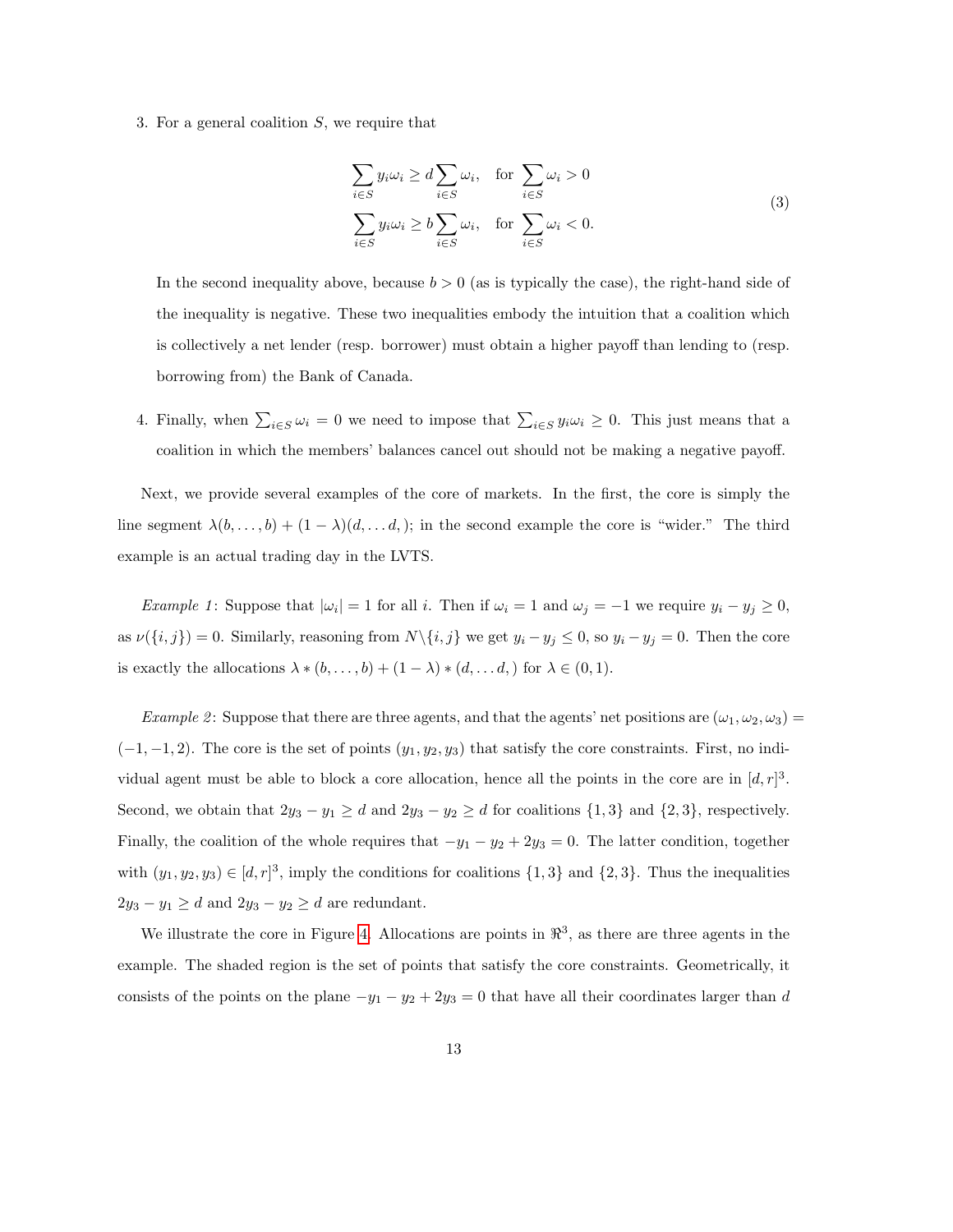

<span id="page-14-1"></span><span id="page-14-0"></span>Figure 4: An illustration of Example 2.

and smaller than b. The half-line  $\lambda(b, b, b) + (1 - \lambda)(d, d, d)$  is indicated in red in the figure and is a proper subset of the core. There are then core allocations, such as  $(b, d, (b + d)/2)$ , which are not symmetric.

Figure  $4(b)$  also illustrates how we calculate bargaining power. A point  $y$  is projected onto the line  $\lambda(b, b, b) + (1 - \lambda)(d, d, d)$ . The value of  $\lambda$  corresponding to the projection is a measure of the bargaining power of the creditors in the bargaining process that resulted in the allocation y.

Example 3: Finally, we consider one illustrative example of an actual allocation from the LVTS. On this particular day, there were four banks (labeled A,B,E,K) involved, and a total of three trades: Because we have normalized the target rate to zero, the values of  $(b, d)$  are  $(0.25, -0.25)$ .

Based on these trades, we can construct the bank-specific balances and prices  $(\omega_i, y_i)$ . For concreteness, consider bank E, which is both a lender (to B) and a borrower (from K). The value of  $\omega$  for E is just its net position, which is  $-0.29 = 1 - 1.29$ . Correspondingly, its price y is the trade-weighted interest rate:

$$
\omega_E = \frac{(1.0) * (-0.0077) + (-1.29) * (-0.0581)}{1 - 1.29} = -0.2319.
$$

Similarly, Table [2](#page-15-0) contains the positions and prices for all four banks.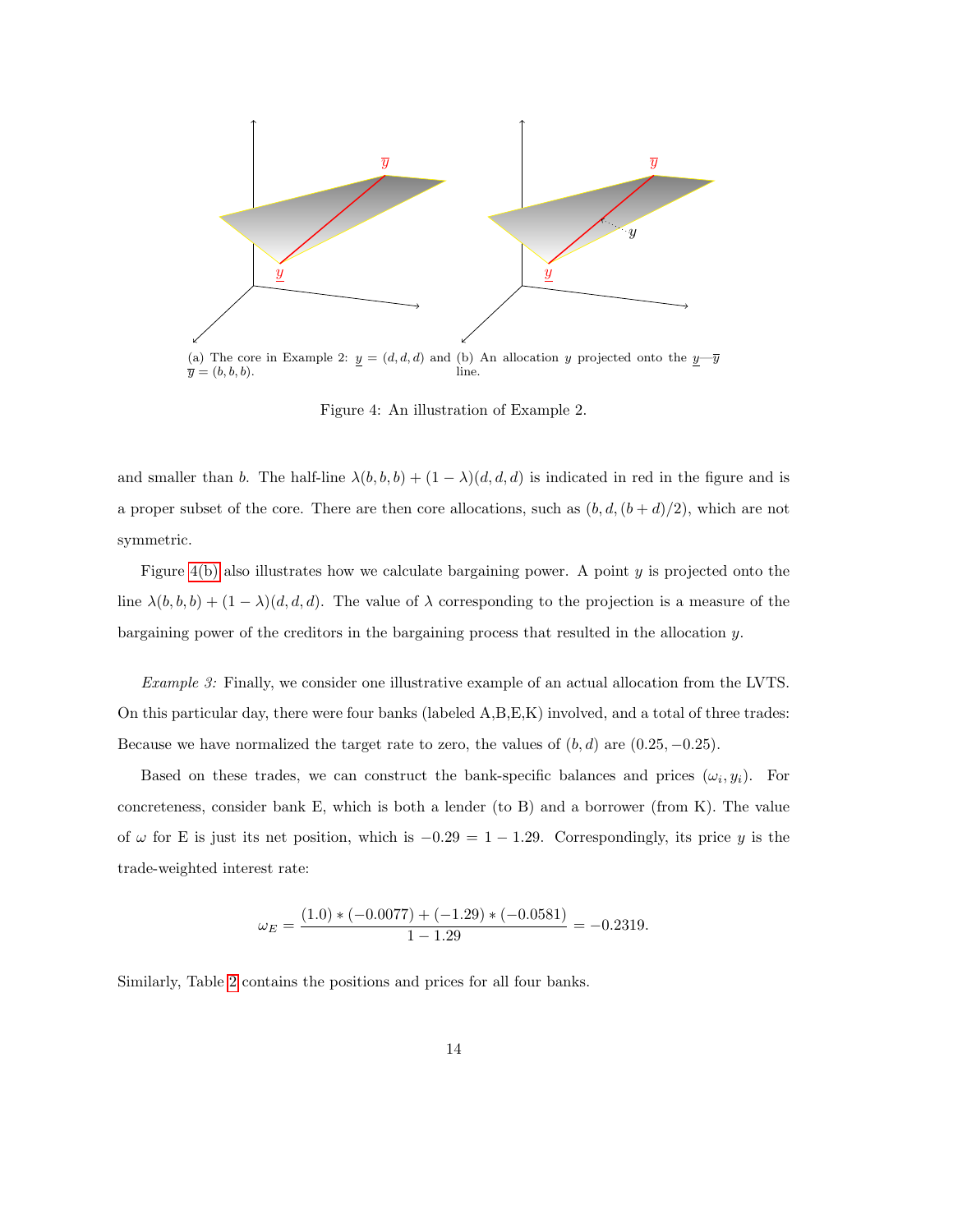<span id="page-15-1"></span>Table 1: Sample trades

|    |      | Borrower Lender Amount Interest Rate (rel. to target rate) |
|----|------|------------------------------------------------------------|
|    | 1.00 | $-0.0077$                                                  |
| F. | 1.29 | $-0.0581$                                                  |
| K  | 1.00 | 0.0022                                                     |

Table 2: Banks positions and prices

<span id="page-15-0"></span>

| Bank | $\iota$ | U         |
|------|---------|-----------|
| A    | 1.00    | 0.0022    |
| B    | $-1.00$ | $-0.0077$ |
| E    | $-0.29$ | $-0.2319$ |
| K    | 0.29    | $-0.2660$ |

For these four banks, there are  $2^4 - 1 = 15$  coalitions to check. The different possible coalitions are listed in Table [3](#page-16-0) along with whether they satisfy the core inequalities defined in section [3](#page-9-0) above.

First, note that, by construction,  $\sum_{i=A,B,E,K} \omega_i = 0$  and  $\sum_{i=A,B,E,K} y_i \omega_i = 0$ . Second, we can see by examining the trades in Table [1](#page-15-1) for the reasons that the three coalitions fail to satisfy the inequalities. In the data, bank K is a net lender of 0.29, at a price of -0.2660, which is lower than the rate of  $d = -0.25$  it could have obtained by depositing the net amount of 0.29 at the Bank of Canada. Also, the coalition of  $\{E, K\}$  has a net zero balance, but a payoff of  $\sum_{i=E,K} \omega_i y_i =$  $0.29 * (0.2319 - 0.2660) < 0$ , which is negative. They could have done better if K lent the amount of 0.29 to E at any rate, in which case their payoff would have been zero.

On the other hand, consider the coalition  $\{A, B, E\}$ , with a net position of  $\sum_{i=A, B, E} \omega_i = -0.29$ . The payoff for this coalition at the observed allocation is  $\sum_{i=A,B,E} \omega_i y_i = 0.0771$  which exceeds  $b*(-0.29) = -0.0725$ . That is, on net, this coalition, despite having a negative net balance, obtains a positive net payoff, which is of course preferable to borrowing 0.29 from the Bank of Canada at the rate  $b = 0.25$ . This also implies that the banks who are borrowing from the coalition  $\{A, B, E\}$ – here it is just bank  $K$  – must be paying too much for borrowing; this is indeed the case, as the singleton coalition  $\{K\}$  violates the inequalities.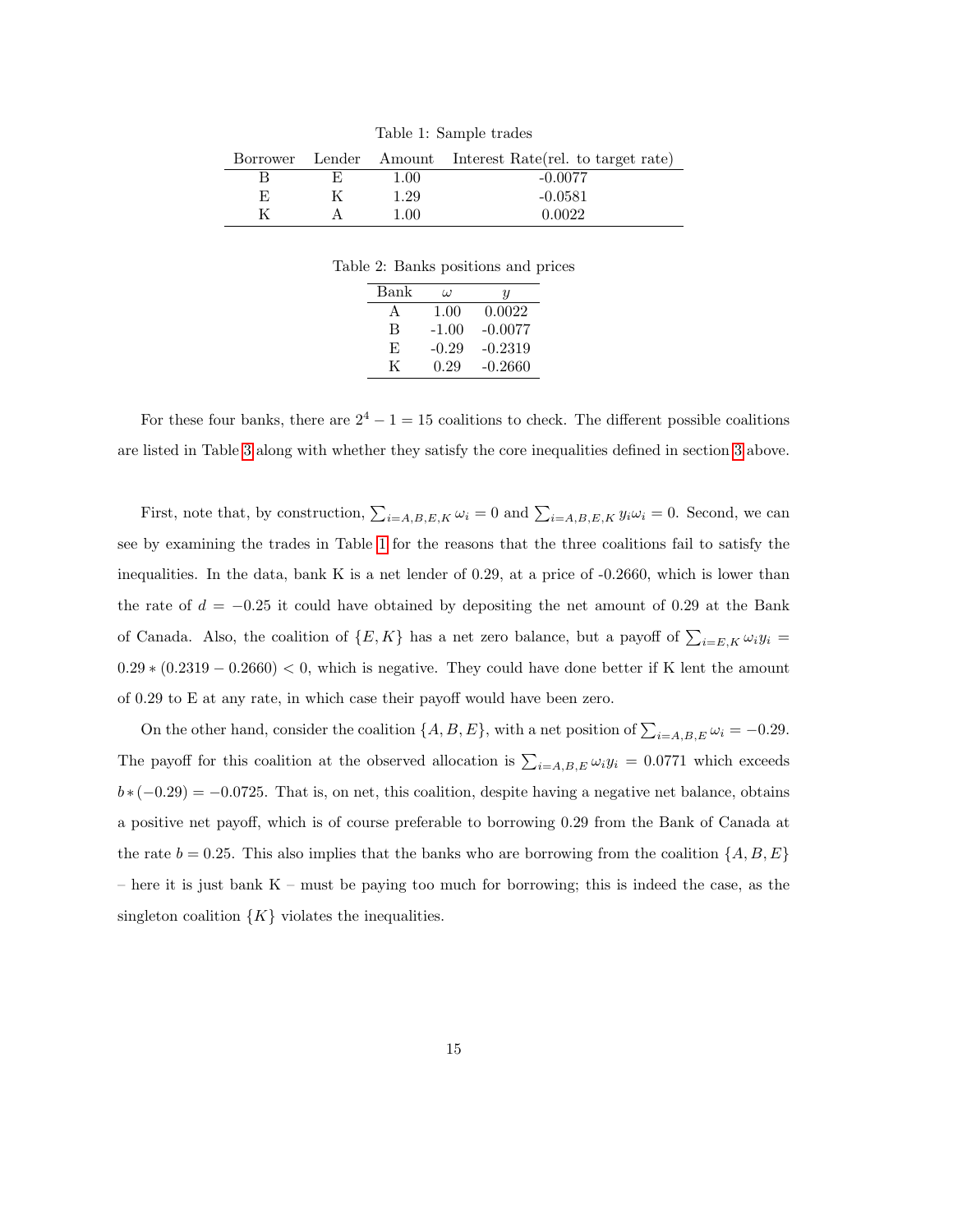|                | rapic o, moduancio      |
|----------------|-------------------------|
| Coalition      | Satisfies inequalities? |
| ${A, B, E, K}$ | Yes                     |
| ${B, E, K}$    | Yes                     |
| ${A}$          | Yes                     |
| ${A, E, K}$    | Yes                     |
| ${B}$          | Yes                     |
| ${A, B, E}$    | Yes                     |
| $\{K\}$        | No                      |
| $\{A, B, K\}$  | Yes                     |
| ${E}$          | Yes                     |
| ${B, E}$       | Yes                     |
| $\{A,K\}$      | Yes                     |
| $\{E,K\}$      | No                      |
| ${A, B}$       | Yes                     |
| ${A, E}$       | Yes                     |
| $\{B,K\}$      | Yes                     |

<span id="page-16-0"></span>Table  $3$  Inequalities

## 3.1 In operation

Assuming that the Furfine algorithm correctly gives us the quantities and prices traded every day, we have  $(\omega_{it}, y_{it})$  for banks  $i = 1, ..., n$  and days  $t = 1, ..., T$ . This corresponds to the outstanding balance at bank i at the end of day t and the interest rate that bank i either paid (if  $\omega_{it}$  < 0) or earned (if  $\omega_{it} > 0$ ) by borrowing or lending in LVTS. Necessary conditions for the day t settlement interest rates  $\{y_{it}\}_{i=1}^n$  to be in the core of the game are the inequalities (2) and (3) sketched above.

#### <span id="page-16-1"></span>3.1.1 Are Trades in the Core?

Figure [5](#page-17-0) plots the degree to which each day's allocation do not satisfy the core requirement as well as a one week moving average. It is a plot of the percent coalitions on each day that are violating our equilibrium concept. On most days the vast majority of overnight loans do not violate our core equilibrium restrictions and are therefore deemed efficient. However, on approximately 54 per cent of days there is at least one core restriction that is violated: at least one coalition could do better by trading among themselves. There are only 9.4 per cent of days where more than 10 per cent of trades violate the core inequality restrictions. The percent of inefficient coalitions, however, increases in the fall of 2007 and throughout most of 2008.

We have looked at whether a coalition could improve by trading on its own, and reported the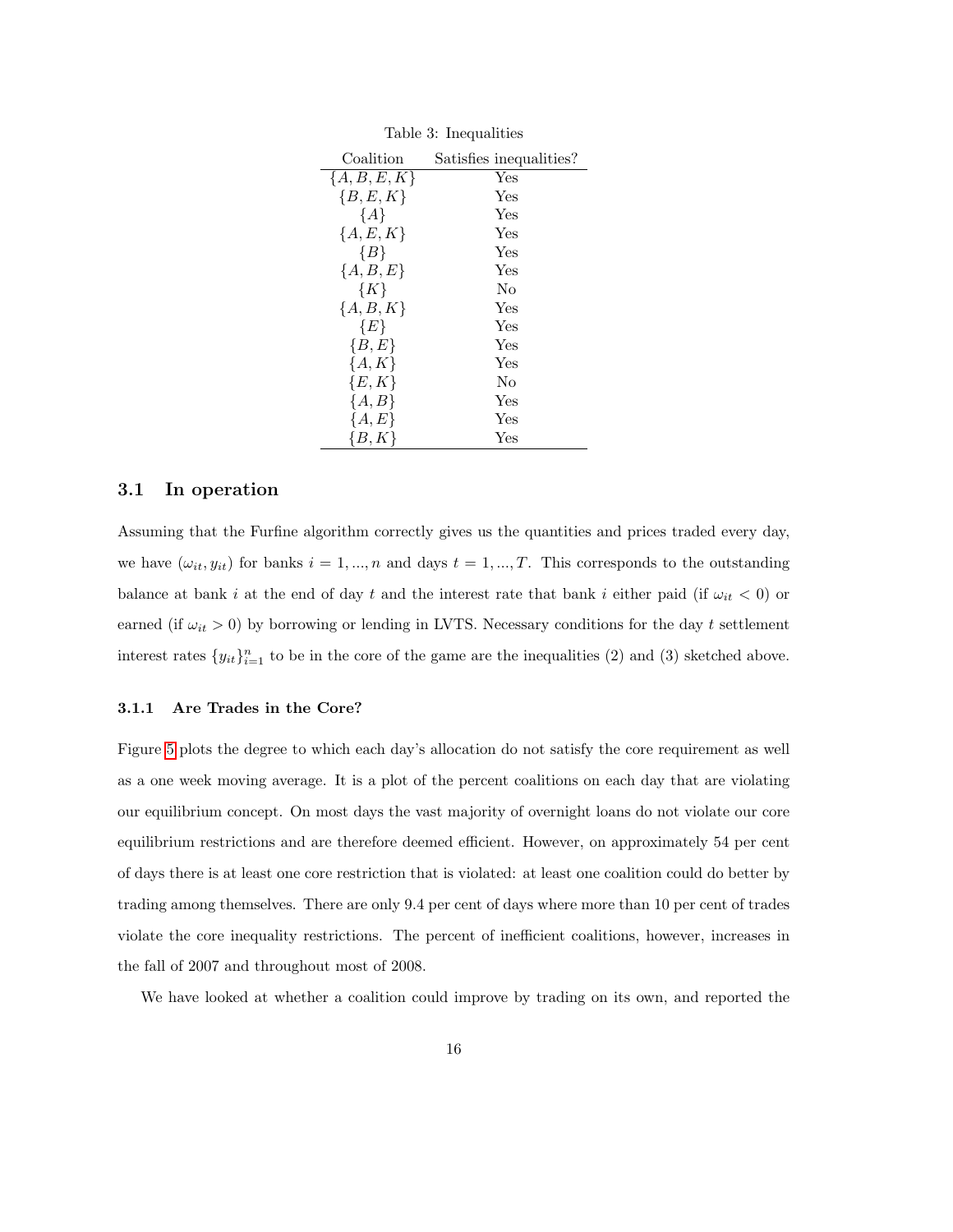

<span id="page-17-0"></span>Figure 5: Percentage of Coalitions that are Efficient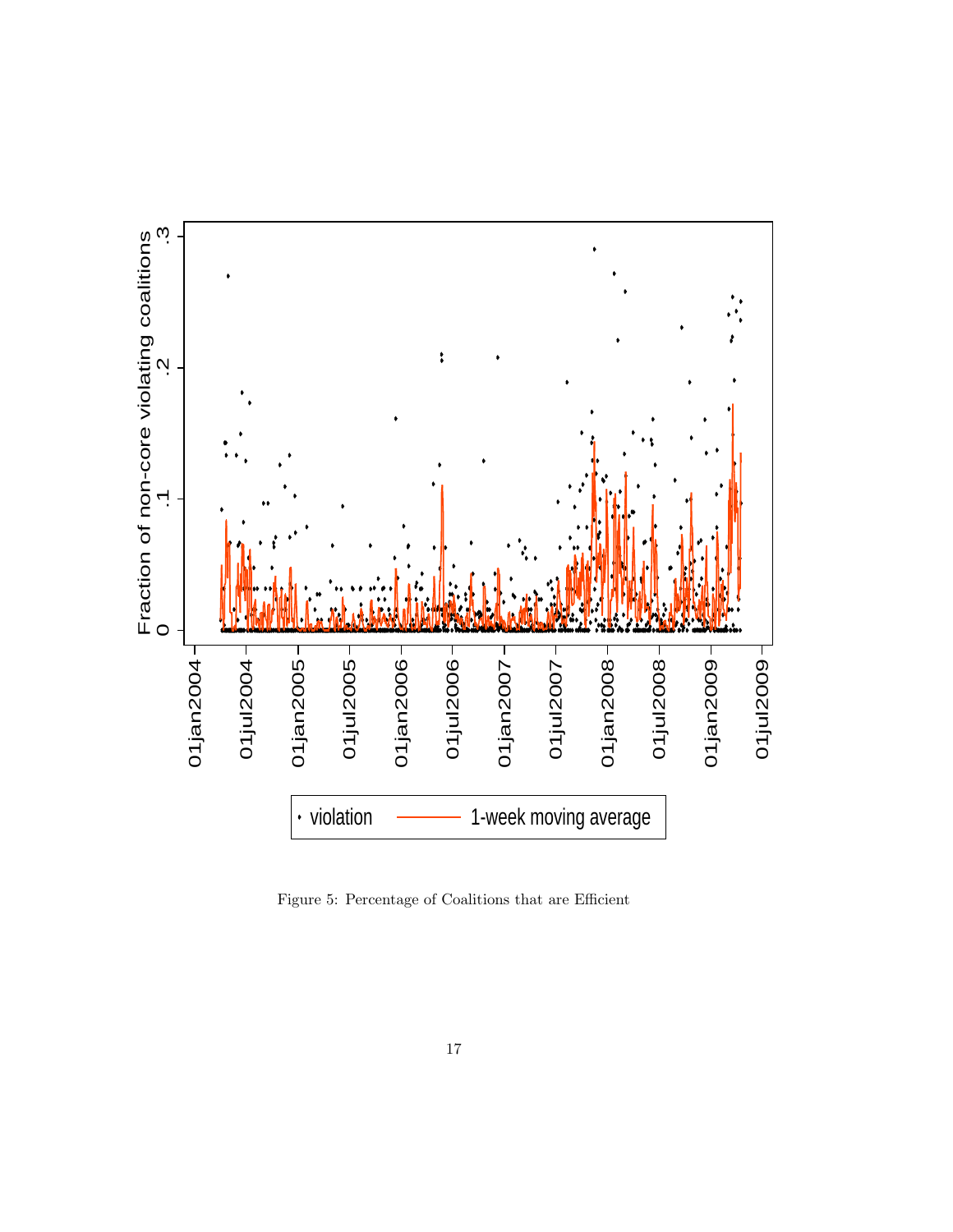

<span id="page-18-0"></span>Figure 6: Costs of Overnight Loan Outside the Core

percentage of such coalitions (section [3.1.1\)](#page-16-1). One may want to know by how much they could gain: if the gain is small it might not be worthwhile for lenders and borrowers to negotiate a better allocation. We can think of the gain as the distance of the allocation to the core, or as the cost of the bargaining outcome relative to full efficiency.

Next, we assess how large these inefficiencies are. We consider two approaches. The simplest approach is to measure the distance from the weighted average interest rate from a violating coalition and the deposit (or Bank) rate and multiply it by loan amount. We calculate this difference as follows. We take the relevant inequality in equations [\(3\)](#page-13-0) and divide through by  $\sum_{i\in S}\omega_i$ . This gives a quantity weighted average interest rate:

$$
r^* = \frac{\sum_{i \in S} y_i \omega_i}{\sum_{i \in S} \omega_i}.
$$
\n<sup>(4)</sup>

Multiplying the difference between  $r^*$  and the relevant edge of the corridor  $(d \text{ or } b)$  by the loan amount gives an annual interest cost. Since we are interested in overnight loans we divide this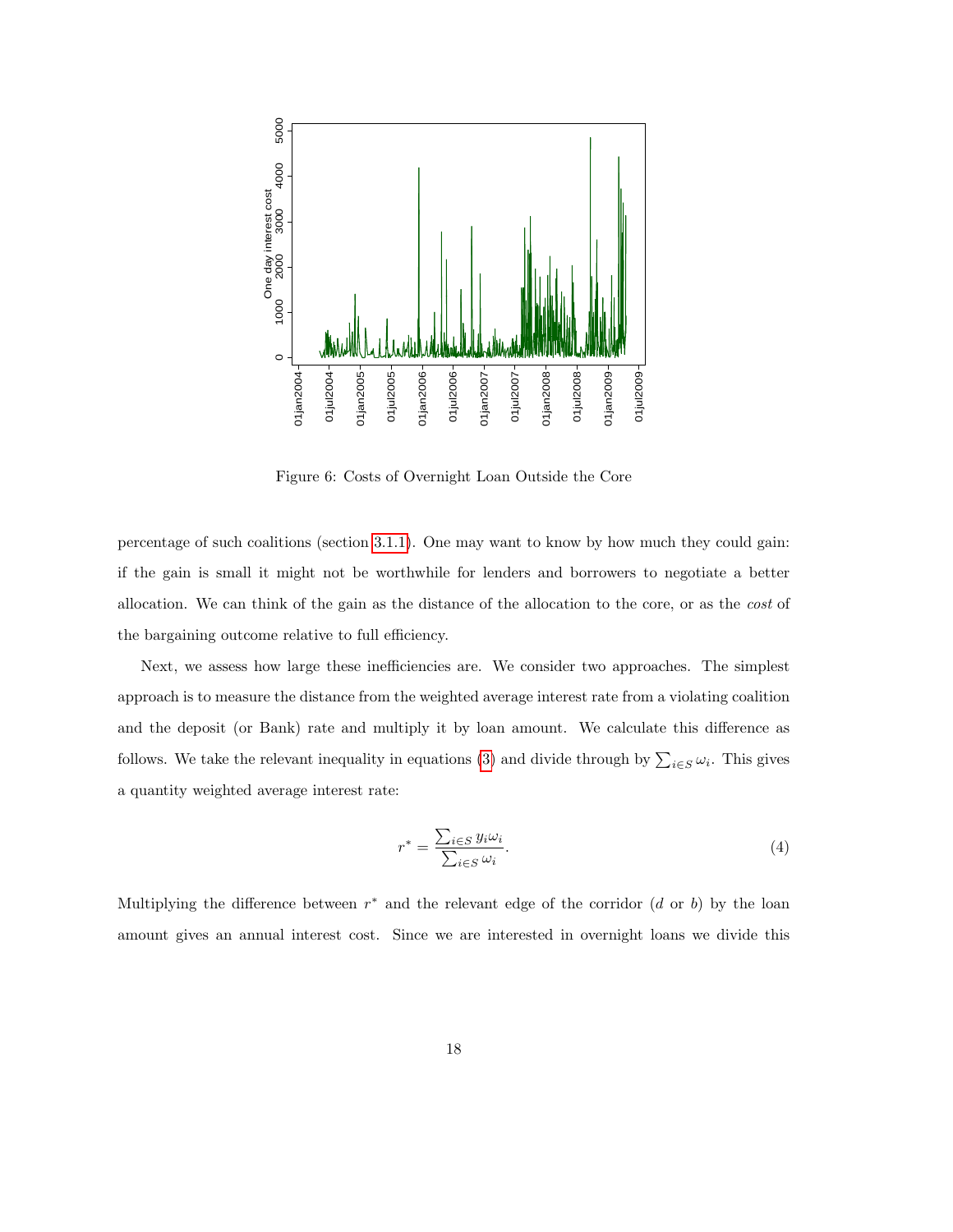

<span id="page-19-1"></span>Figure 7: Costs of Overnight Loan Outside the Core – Optimal Solution

amount by 360 to give a daily cost. The overnight costs are presented in Figure [6.](#page-18-0)[9](#page-19-0) The average cost of a violating allocation is \$375, while the largest cost was \$4859. Given that the average bargaining power is approximately 0.5 and there are 8 participants on average where there is a violation, this cost is split evenly across participants, where each participant on average loses \$47 for trading outside the core. This measure, however, does not provide us with the right distribution of who bears the costs of violating the core constraints because not everyone is trading outside the core on each day.

A more comprehensive approach to calculating cost is to measure the distance between the allocation x at any give date and the closest core allocation. To determine this distance we need to solve the problem of minimizing  $||x - z||$ , where z satisfies all the core constraints described in section [3.](#page-9-0)

The overnight costs are presented in Figure [7.](#page-19-1) The average cost of correcting a violating allocation is \$636 and the maximum is \$2495. These costs are slightly higher than the ones calculated before as

$$
cost = sign(x)sign(i)\frac{|x|(|i| - 25)}{360}
$$

,

where  $x$  is the loan amount of a violating coalition and  $i$  is the interest rate of a violating coalition.

<span id="page-19-0"></span><sup>9</sup>Formally we can calculate the overnight cost of being outside the core as follows: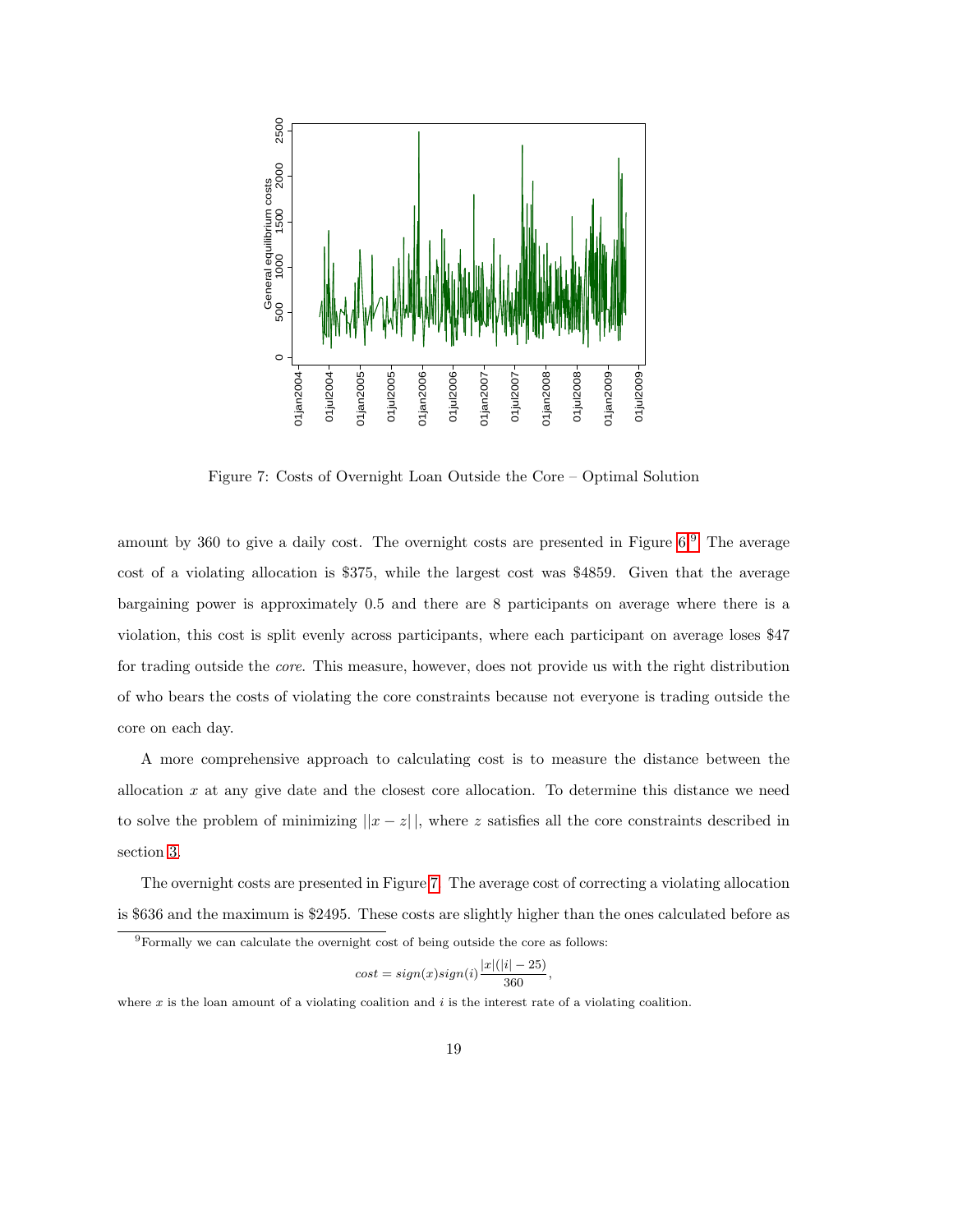

<span id="page-20-0"></span>Figure 8: Goodness of Fit

"money-on-the-table" since only the violating coalition members pay though the reallocation, rather than all players. These costs are larger than found in [Chapman, McAdams, and Paarsch \(2007\)](#page-36-2) who study the bidding behavior of these same participants in daily 4:30pm auctions for overnight cash. The authors find that while there are persistent violations of best-response functions in these auctions, the average cost of these violations is very small, only a couple of dollars.

#### 3.1.2 Bargaining Power

We construct a measure of bargaining power for lenders relative to borrowers for each day, and then evaluate how it evolves over time. Specifically, we project each daily allocation onto the line  $\lambda(b, \ldots, b) + (1 - \lambda)(d, \ldots, d)$ . This gives us an estimate of  $\lambda$  for each day.

As Figure [8](#page-20-0) illustrates,  $\lambda$  is an adequate measure of bargaining power for the LVTS trades. In that figure, we plot (on the y-axis) the actual interest rates received by the LVTS participants, versus (on the x-axis) the linear projection of this rate on the line segment betwen  $(b, b, \ldots, b)$  and  $(d, d, \ldots, d)$ . That is, for the interest rate  $y_{it}$  received by bank i on date t, the projected rate is  $\hat{y}_{it} = \hat{\lambda}_t * b + (1 - \hat{\lambda}_t) * d$  where  $\hat{\lambda}_t$  denotes the bargaining power measure estimated for day t. (Note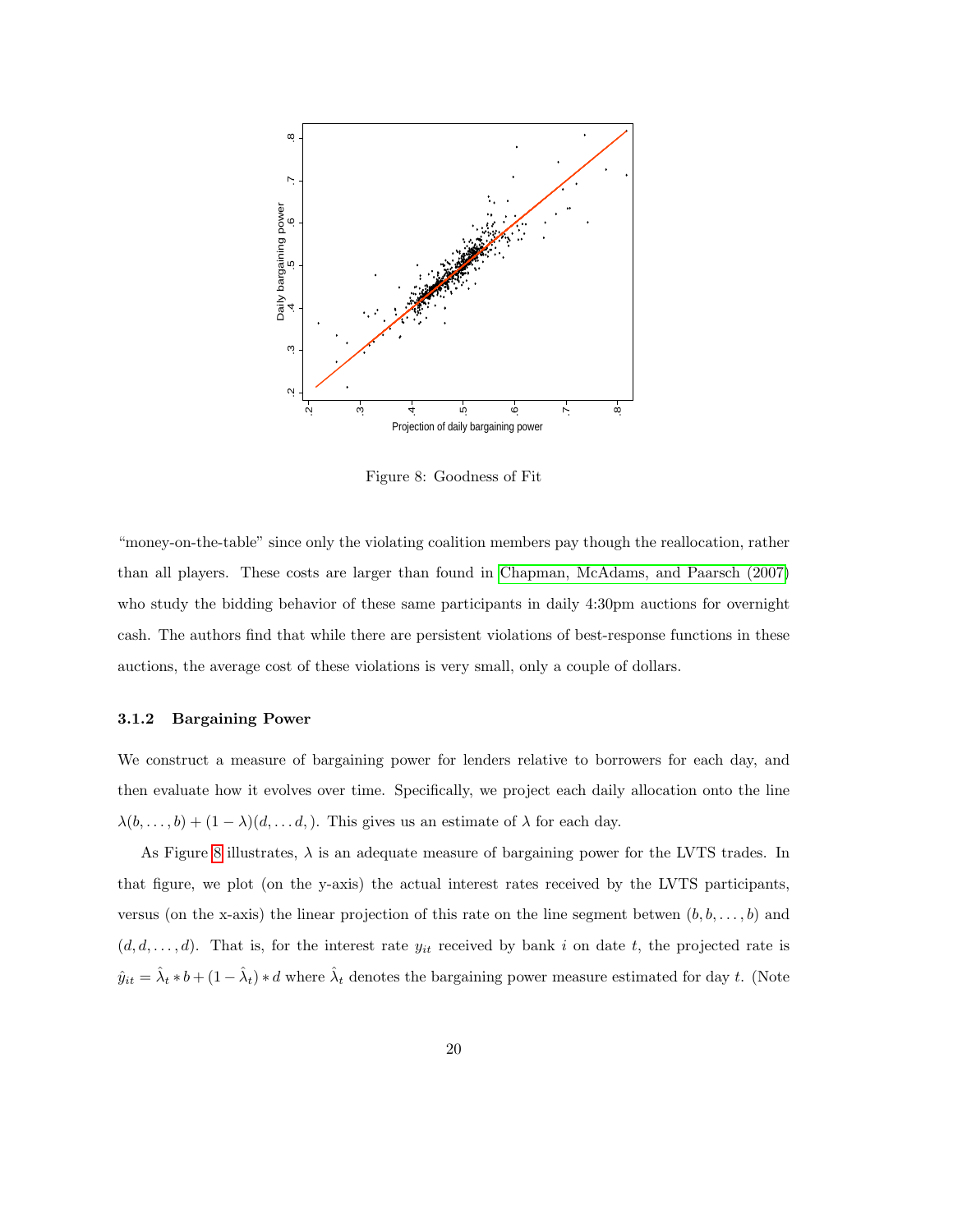that the projected rate  $\hat{y}_{it}$  is the same for all banks i trading on day t, because  $\lambda_t$  does not vary across banks.) Figure [8](#page-20-0) shows that, for the vast majority of trades, the projected rate is quite close to the actual rate. This provides reassurance that  $\lambda_t$  serves as an adequate measure of bargaining power for this market.

Figure [9](#page-22-0) plots the bargaining power of the lenders. When  $\lambda$  equals 1 the lender has all the bargaining power and when it is 0 the borrower has all the bargaining power. The bargaining power of lenders and borrowers is roughly equal between April 2004 and January 2006. Then it moves in favor of lenders until January 2008. Lenders bargaining power is the greatest in August to October of 2007 following the closure of two funds on August 9, 2007 by BNP Parisbas and the ECB and other central banks, including the Bank of Canada, stating they would inject overnight liquidity.[10](#page-21-1) Starting in January 2008 the bargaining power of borrowers is greater than that of the lenders. We analyze the determinants of bargaining power in section [4.](#page-21-0)

## <span id="page-21-0"></span>4 Results

Given the prices and quantities from LVTS our approach allows us to solve for the percentage of transactions that are violations of *core* (denoted by av), as well as the bargaining power ( $\lambda$ ) of lenders relative to borrowers on every given day. This section explores how av and  $(1 - \lambda)$ , i.e., the borrowers bargaining power, are correlated with bank and LVTS characteristics. We also analyze how costs are related to violations and bargaining power.

## 4.1 Explanatory Variables

Table [4](#page-23-0) presents summary statistics of our variables of interest and explanatory variables. Our analysis includes bank risk measures such as credit default swap (CDS) spreads, [Merton \(1974\)](#page-37-3) distance-to-default  $(DD)$ , balance sheet measures of risk such as liquidity over assets  $(L/A)$ , and

<span id="page-21-1"></span><sup>10</sup>On August 9th, 2007 the Bank of Canada issued a statement that they were ready to provide liquidity. The ECB injected  $\in$ 95 billion overnight.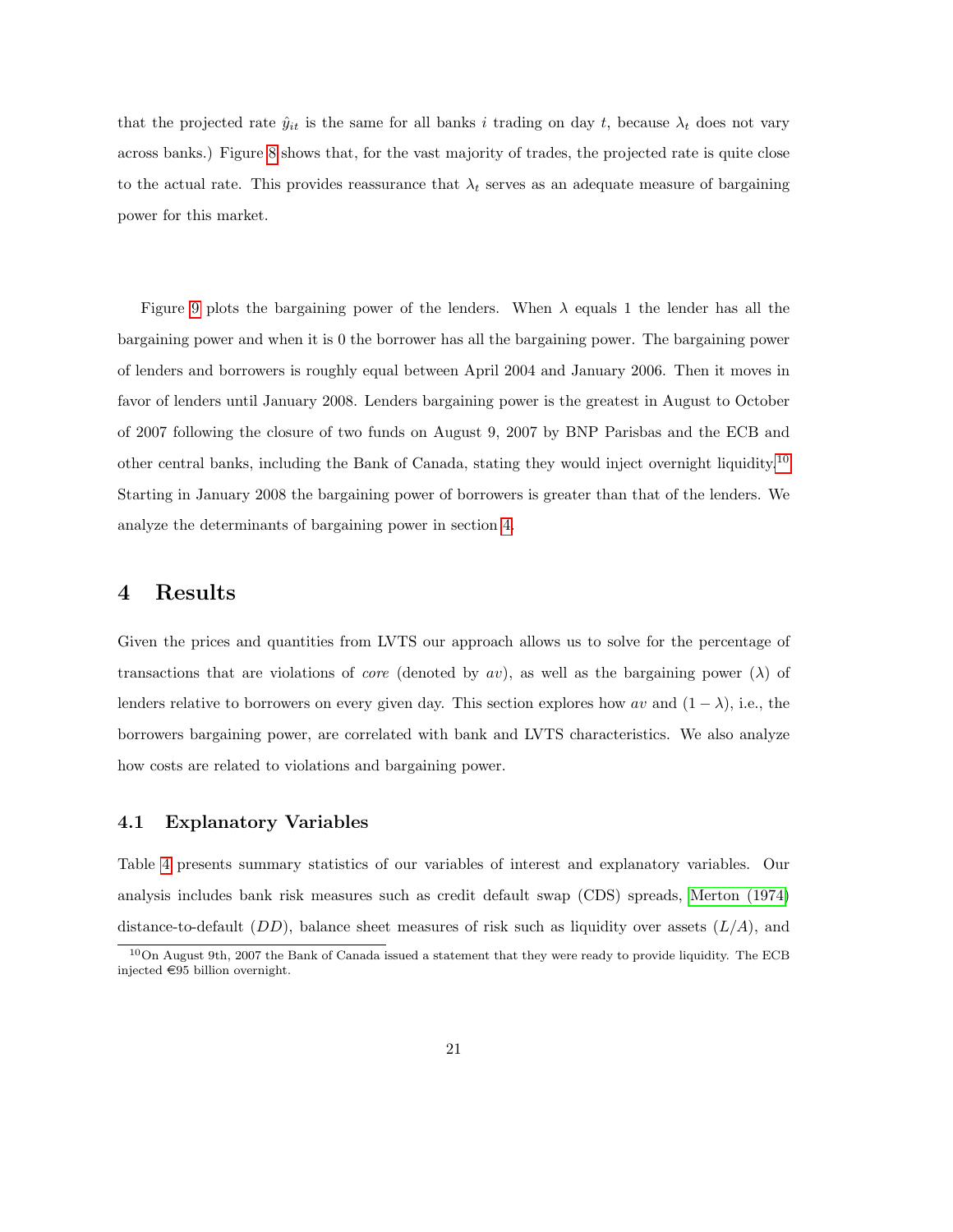

<span id="page-22-0"></span>Figure 9: Bargaining Power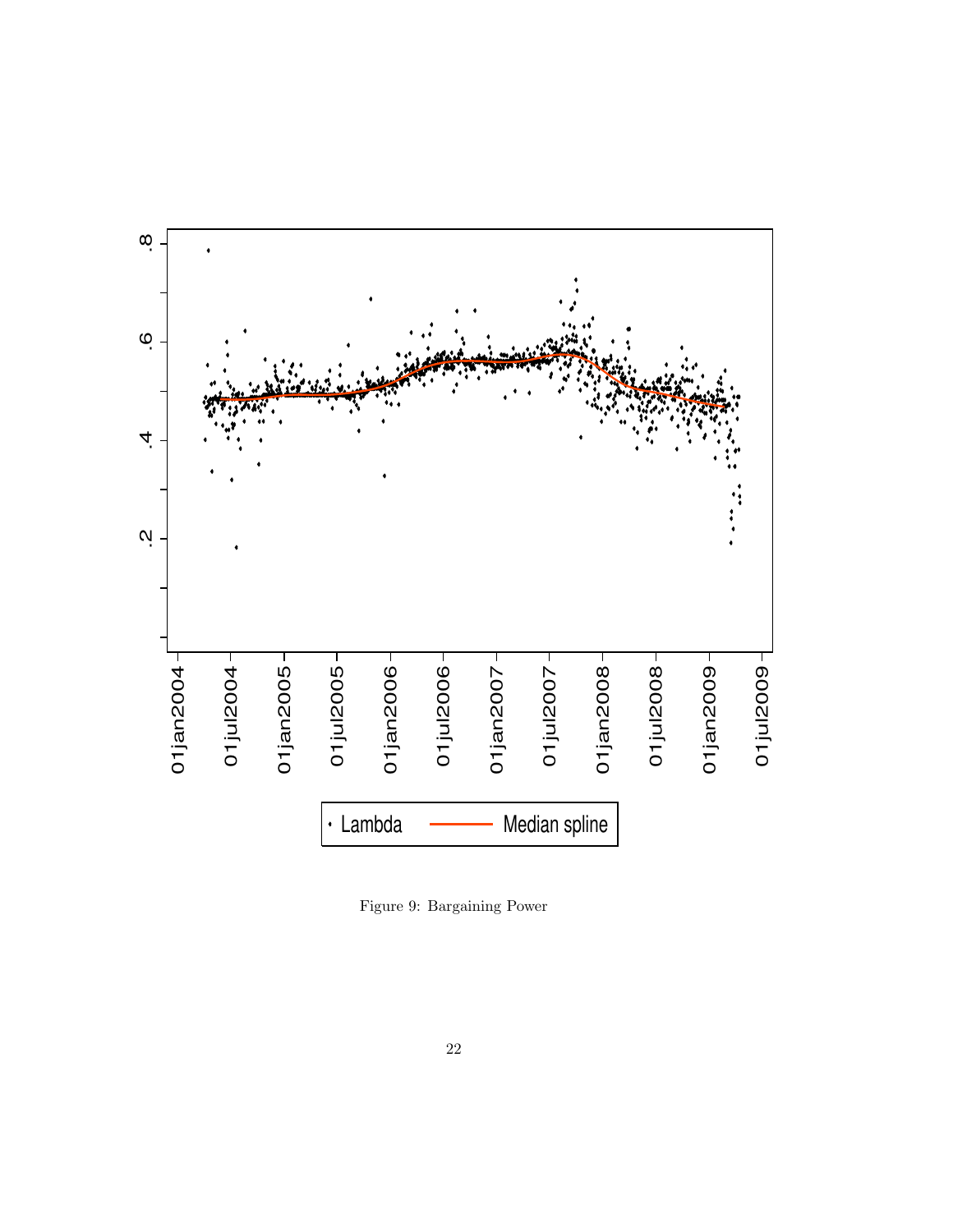wholesale funding over assets  $(WF/A)^{11}$  $(WF/A)^{11}$  $(WF/A)^{11}$ . We also include an indicator variable for whether or not a financial institution accessed the Bank of Canada's term liquidity facility during the crisis (see [Allen,](#page-36-4) Hortacsu, and Kastl (2011)), and the Canadian government's Insured Mortgage Purchase Program  $(IMPP).<sup>12</sup>$  $(IMPP).<sup>12</sup>$  $(IMPP).<sup>12</sup>$ 

| Variable                                               | $\bold{Mean}$    | Std. Dev. | N     |
|--------------------------------------------------------|------------------|-----------|-------|
| $\lambda$ (bargaining power of lender)                 | 0.522            | 0.054     | 9,519 |
| <i>av</i> (percent of core violations)                 | 4.7              | 8.5       | 9,519 |
| $av_2$ (percent of core violations given $av \neq 0$ ) | 7.6              | 9.7       | 5.907 |
| Loan amount (in millions)                              | 190.83           | 159.64    | 9,519 |
| Loan over collateral                                   | 0.012            | 0.016     | 9.519 |
| Hour sent                                              | $5:28 \text{pm}$ | 45minutes | 9,519 |
| Spread to target                                       | 0.0108           | 0.0553    | 9,519 |
| Settlements                                            | 87.60            | 226.9     | 9,519 |
| Number of borrowers                                    | 5.78             | 1.73      | 9,519 |
| Number of lenders                                      | 4.29             | 1.50      | 9,519 |
| Number of trades                                       | 8.97             | 3.14      | 9,519 |
| Average coalitions per day                             | 4,958            | 13,056    | 9,519 |
| Costs (Money-on-the-table)                             | 374.49           | 524.03    | 1,022 |
| Costs (Optimal solution)                               | 636.36           | 338.29    | 1,022 |
| $CDOR_1 - OIS_1$                                       | 0.163            | 0.142     | 9,519 |
| Distance to default                                    | 5.92             | 2.27      | 8,878 |
| Liquid assets/total assets                             | 0.186            | 0.138     | 9,516 |
| wholesale funding/total assets                         | 0.126            | 0.063     | 9,470 |
| CDS                                                    | 43.19            | 45.53     | 5,346 |

<span id="page-23-0"></span>Table 4: Summary Statistics

Notes: These are summary statistics for loans of 50 million dollar and above at or after 4:30pm.

Market trend or risk variables include the spread between the one month Canadian Dealer Offered Rate and one month Overnight Indexed Swap rate  $(CDOR - OIS)$ , total number of lenders, borrowers and trades in LVTS on each day, and actual settlement balances in LVTS. The one month  $CDOR$  is equivalent to one month  $LIBOR$  in that it is indicative of what rate surveyed banks are willing to lend to other banks for one month. OIS is an overnight rate and is based on expectations of the Bank of Canada's overnight target rate. The spread is a default risk premium. We interpret increases in the  $CDOR - OIS$  spread as increases in default risk of the banking industry generally

<span id="page-23-1"></span><sup>&</sup>lt;sup>11</sup>Wholesale funding is defined as fixed term and demand deposits by deposit-taking institutions plus banker acceptances plus repos

<span id="page-23-2"></span><sup>&</sup>lt;sup>12</sup>The IMPP is a government of Canada mortgage buy-back program aimed at adding liquidity to banks' balance sheets. On October 16, 2008 the government announced it would buy up to \$25 billion of insured mortgages from Canadian banks. This represented about 8.5% of the banking sectors on-balance sheet insured mortgages. On November 12, 2008 this was raised to \$75 billion, and subsequently raised to \$125 billion on January 28, 2009.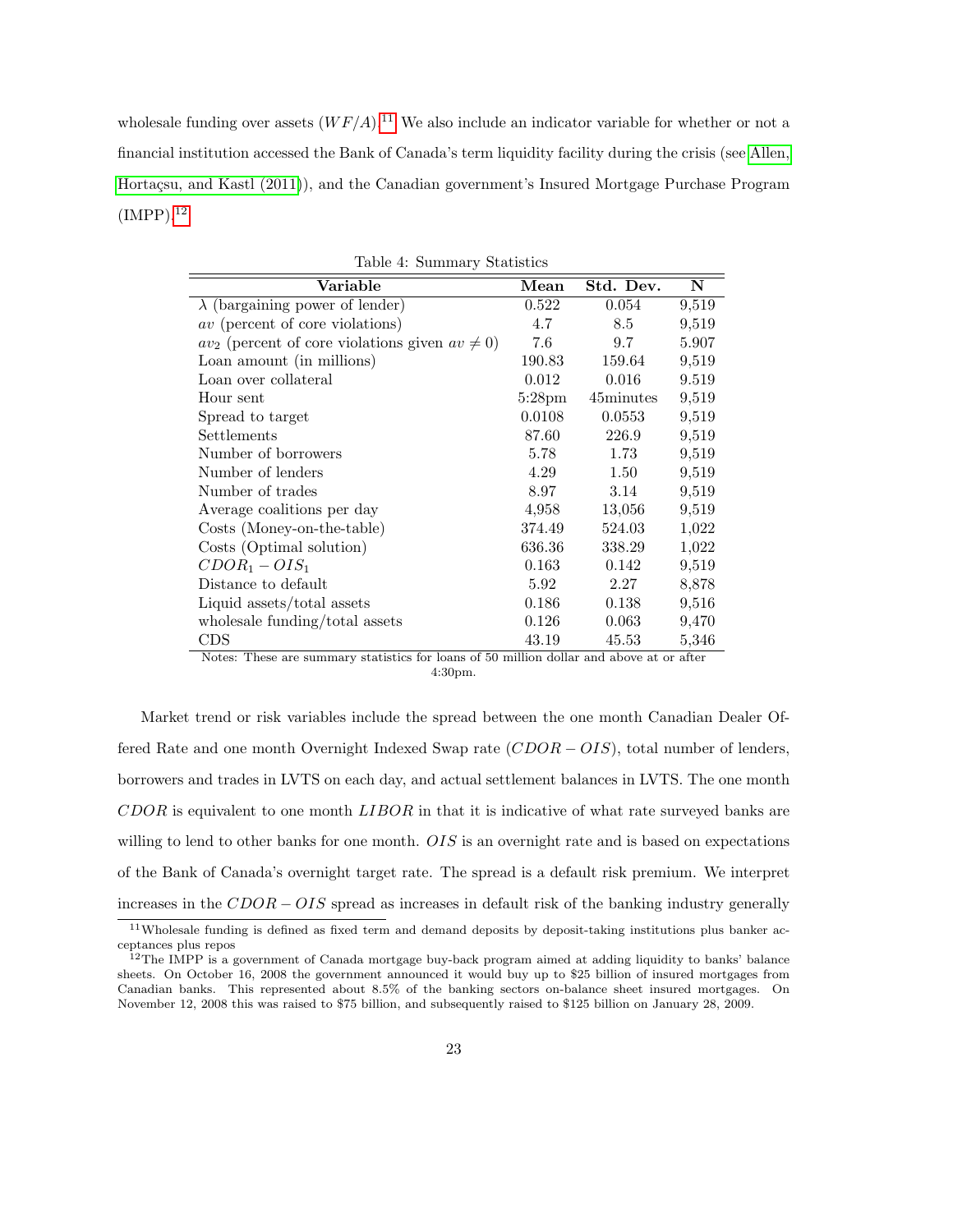and not related to any specific institution as DD, CDS,  $L/A$ , or  $WF/A$  measurements are.

As discussed in section [2.2,](#page-8-1) settlement balances are important since they are actively managed by the Bank of Canada. To manage minor frictions and offset transactions costs the Bank typically allows excess balances of \$25 million. Figure [3](#page-10-0) shows this to be the case. The figure also shows that balances can be negative (that is the Bank of Canada left the system short), which they were 15 times between March 2006 and February 2007. Figure [3](#page-10-0) also shows that the Bank kept settlement balances substantially above \$25 million for almost the entire time between the summer of 2007 and early 2009.

Another potentially important factor determining the fraction of efficient coalitions and bargaining power is pledgable collateral. Each day LVTS participants pledge collateral to the system in case of default. At the end of the day participants who have long or net zero positions withdraw their collateral, possibly using it in the overnight repo market. Participants that are short must borrow from the Bank of Canada at unfavorable rates and pledge collateral. Depending on the amount of collateral and the size of their short position a participant might be short collateral. If this is the case, a participant negotiating for an overnight loan is in a relatively weak bargaining position with the long participant. The long participant knows that the short participant does not have sufficient collateral to borrow from the Bank of Canada and can therefore charge a premium for lending unsecured.

#### 4.2 Regression Results

#### 4.2.1 Core Violating Regressions

We are interested in explaining a couple of phenomena. (i) What drives violations of the core? How big are these violations? (ii) What are the main determinants of bargaining power? We consider Poisson regressions for the percent of violations in a day and probit regressions for whether or not there was a violation on a given day. We present results for three sub–samples, where an observation is a day in one of the following periods: (i) April 1, 2004 to February 28, 2006, (ii) March 1, 2006 to February 14, 2007, and (iii) August 9, 2007 to April 20, 2009. The samples are chosen based on important demarcations of events. August 9th, 2007, marks the beginning of the financial crisis.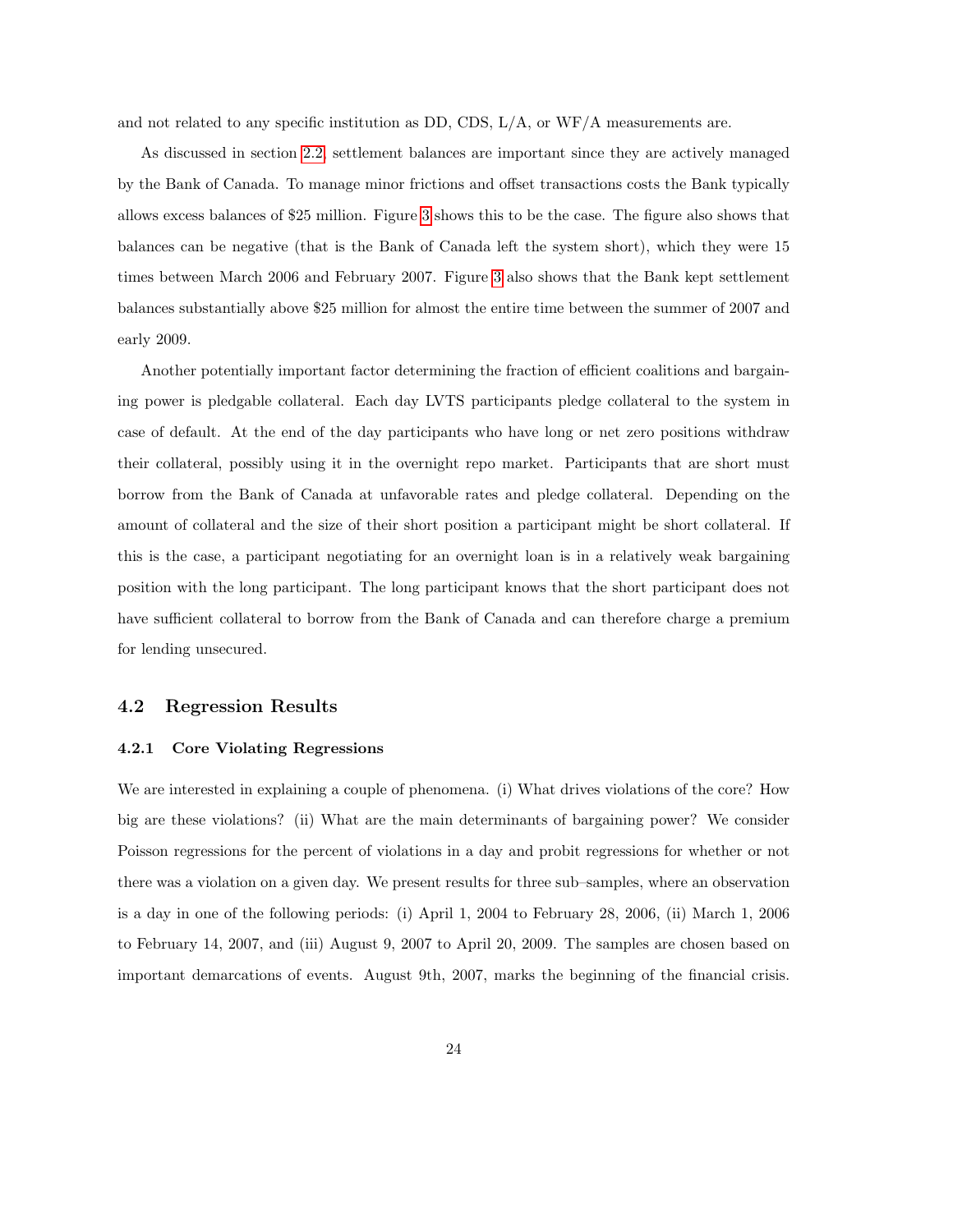|                          | (1)             | $\left( 2\right)$          | (3)               | (4)               | (5)         | (6)         |  |
|--------------------------|-----------------|----------------------------|-------------------|-------------------|-------------|-------------|--|
|                          |                 | Percent of core violations |                   | Violation $(Y/N)$ |             |             |  |
|                          | Apr 1 2004-     | Mar 1 2006-                | Aug $9\,2007$ -   | Apr 1 2004-       | Mar 1 2006- | Aug 9 2007- |  |
| VARIABLES                | Feb 28 2006     | Feb 14 2007                | Apr 20 2009       | Feb 28 2006       | Feb 14 2007 | Apr 20 2009 |  |
|                          |                 |                            |                   |                   |             |             |  |
| Lagged violations        | $0.0295^b$      | $0.0868^a$                 | $0.0382^a$        |                   |             |             |  |
|                          | (0.0119)        | (0.0120)                   | (0.00374)         |                   |             |             |  |
| 1 month CDOR minus OIS   | $-16.37^{a}$    | 0.798                      | $-0.584^{\alpha}$ | $-6.247b$         | $-2.170$    | 0.281       |  |
|                          | (1.826)         | (2.227)                    | (0.182)           | (2.477)           | (3.301)     | (0.485)     |  |
| Number of lenders        | $0.454^{\rm a}$ | $0.190^{a}$                | $0.315^a$         | $0.357^a$         | $0.373^{a}$ | $0.344^a$   |  |
|                          | (0.0466)        | (0.0589)                   | (0.0230)          | (0.0807)          | (0.0930)    | (0.0732)    |  |
| Number of borrowers      | $0.470^{a}$     | 0.0534                     | $0.200^{a}$       | $0.337^{a}$       | $0.180^{b}$ | $0.164^{b}$ |  |
|                          | (0.0491)        | (0.0556)                   | (0.0253)          | (0.0806)          | (0.0886)    | (0.0746)    |  |
| Number of trades         | $-0.267^a$      | 0.0302                     | $-0.128^a$        | 0.0338            | 0.0264      | 0.0588      |  |
|                          | (0.0400)        | (0.0377)                   | (0.0169)          | (0.0631)          | (0.0669)    | (0.0532)    |  |
| Actual LVTS settlements  | 0.0773c         | 0.0294                     | $0.0393^a$        | 0.170             | 0.00613     | $0.0547^b$  |  |
| $(100 \text{ millions})$ | (0.0439)        | (0.0312)                   | (0.00690)         | (0.122)           | (0.0721)    | (0.0272)    |  |
|                          |                 |                            |                   |                   |             |             |  |
| Constant                 | $-1.027^a$      | $-1.565^a$                 | $-0.191$          | $-3.015^a$        | $-2.346^a$  | $-2.497^a$  |  |
|                          | (0.174)         | (0.373)                    | (0.139)           | (0.313)           | (0.526)     | (0.379)     |  |
| Observations             | 463             | 231                        | 397               | 469               | 240         | 416         |  |

<span id="page-25-0"></span>The dependent variable is in columns  $(1)-(3)$  is av, which is the percentage of violations of the core restrictions per day. The dependent variable in columns (4)-(6) is  $I(av \neq 0)$ .  $a \neq 0.01$ ,  $b \neq 0.05$ ,  $c \neq 0.1$ 

April 20, 2009 is the day before the Bank of Canada operated an interest rate policy at the effective lower bound, making analysis after this day more complicated. March 1, 2006 to February 14, 2007 is when the Bank of Canada committed to reducing settlement balances to zero and not fully neutralizing it's Sale and Repurchase Agreement operations in order to order reinforce the target rate [\(Reid \(2007\)](#page-37-11)). April 1, 2004 is the first day that our data exists.

The explanatory variables used to explain violations of the core restrictions (equations (2) and (3)) are at the market level. We include  $CDOR - OIS$ , as well as the number of borrowers, lenders, and trades. We also include actual cash settlements in the system. The results are presented in Table [5.](#page-25-0) The percentage of violations we observe in the data are decreasing in the CDOR − OIS spread and increasing the number of participants. These findings are reasonable as the first suggests that multilateral bargaining becomes more focused as market risk increases and therefore it is more likely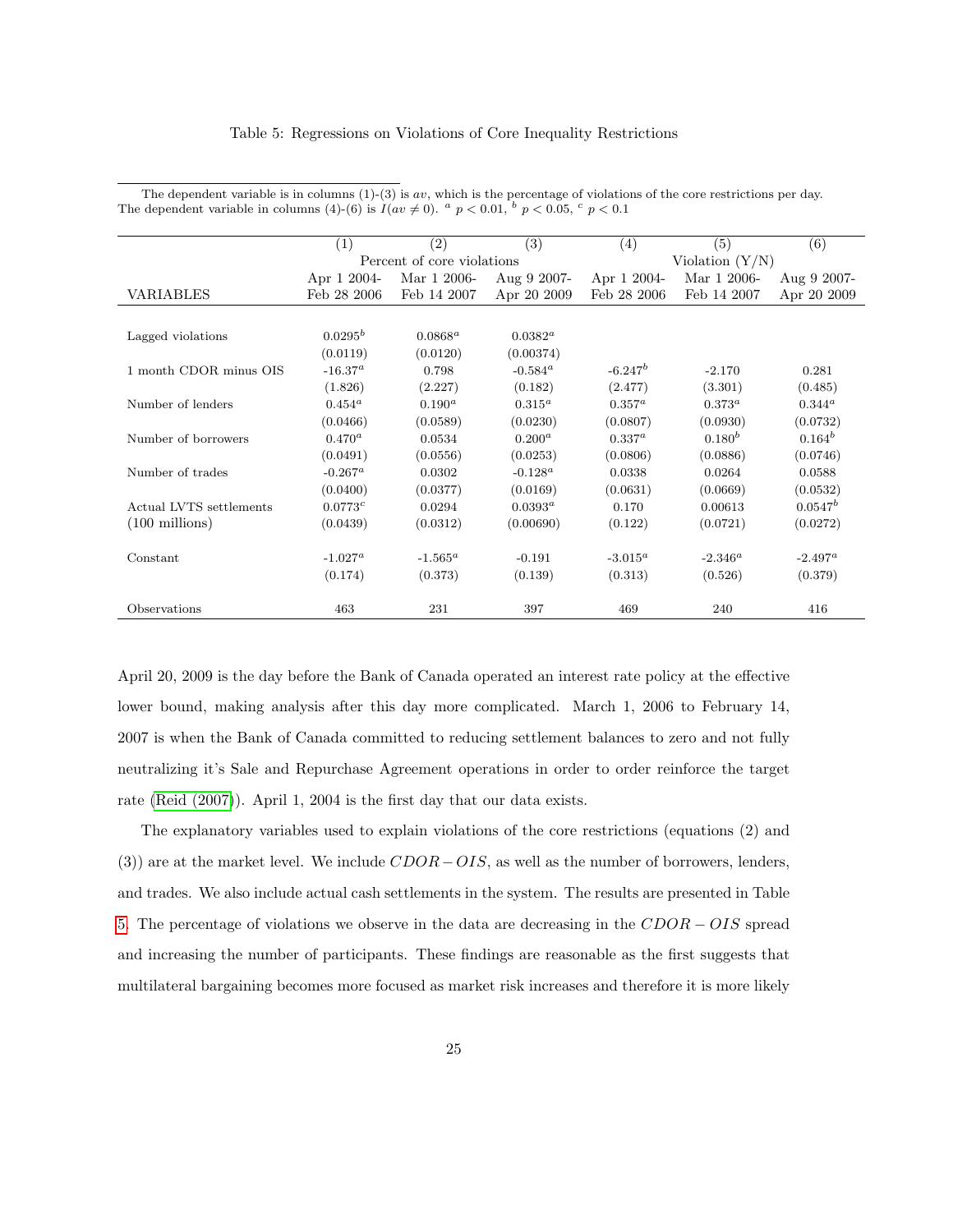that the bargaining mechanism results in an efficient outcome. The opposite is true when there are a large number of participants. The more players involved in the game, the greater the percentage of violations, which suggests there is more likely to be an inefficient outcome when a larger group tries to negotiate than when there is a smaller group. Finally, we find that an increase in cash balances by the central bank is correlated with an increase in core violations. Liquidity injections, therefore, appear to increase the probability of inefficiency as well as the number of inefficient allocations. Consistent with [Goodfriend and King \(1988\)](#page-37-4), the financial market is efficient at allocating credit without the central bank holding large cash balances.

#### 4.2.2 Bargaining Regressions

For bargaining power we estimate a linear time-series regression with a long list of explanatory variables: we include a lagged dependent variable because bargaining power is relatively persistent, as well as the number of lenders, number of borrowers, total number of transactions, actual LVTS settlements in the system, one month  $CDOR - OIS$  spread, cash allocations from the Bank of Canada liquidity facility (term PRA), IMPP allocations, distance-to-default, CDS spreads, liquidity to assets at month  $t - 1$ , wholesale funding to assets at month  $m - 1$ , and borrower fixed effects.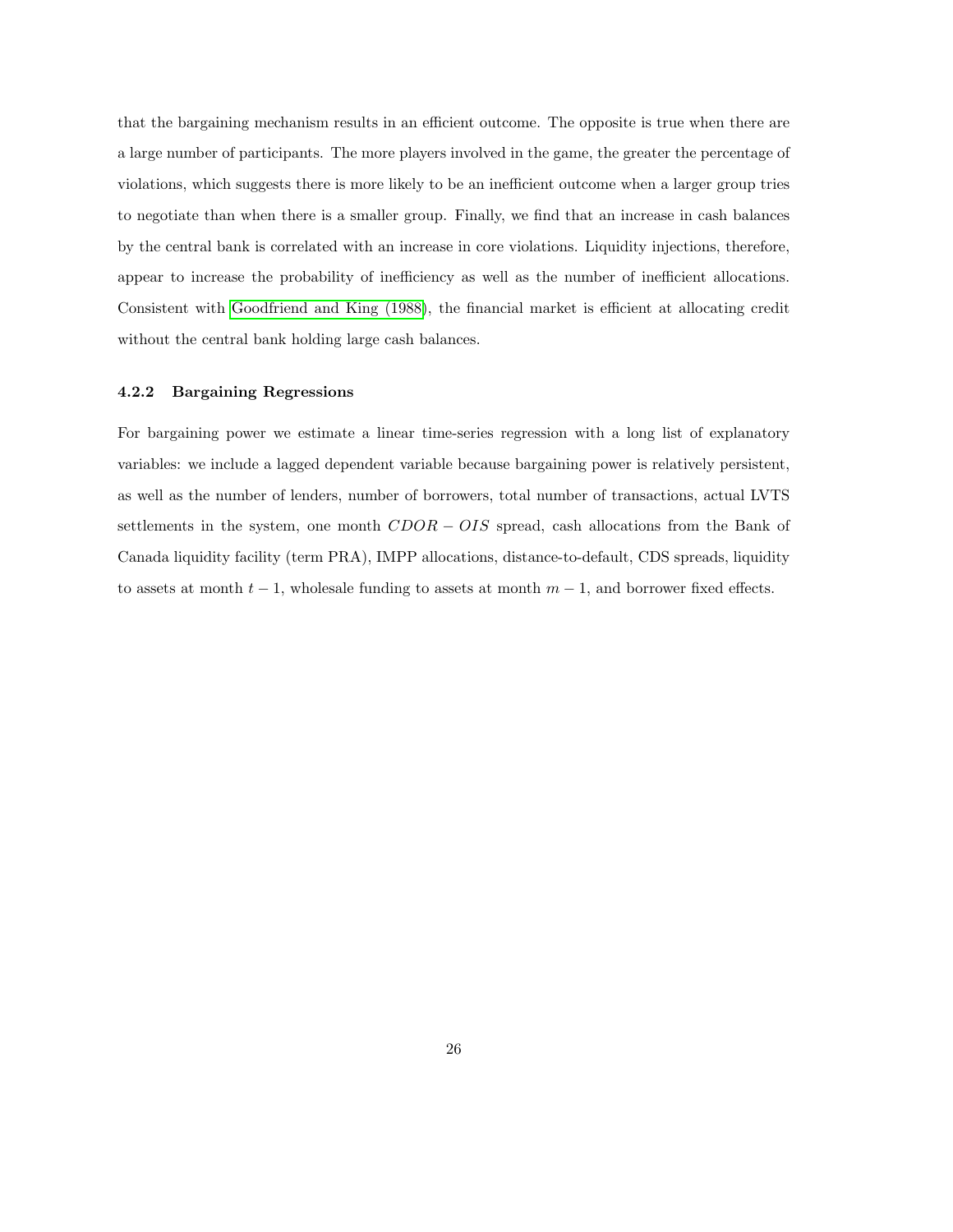|                                        | $\overline{(1)}$      | $\overline{(2)}$ | $\overline{(3)}$        | $\overline{(4)}$       |
|----------------------------------------|-----------------------|------------------|-------------------------|------------------------|
| <b>VARIABLES</b>                       |                       |                  |                         |                        |
| $(1-\lambda)_{t-1}$                    | $0.411^a$             | $0.513^a$        | $0.378^a$               | $0.375^{a}$            |
|                                        | (0.0415)              | (0.0430)         | (0.0428)                | (0.0431)               |
| Percent of core violations             | $0.159^{a}$           | $0.193^{a}$      | $0.180^{a}$             | $0.188^a$              |
|                                        | (0.0614)              | (0.0638)         | (0.0635)                | (0.0635)               |
| Number of lenders                      | $-0.0860$             | $-0.107$         | 0.115                   | 0.0832                 |
|                                        | (0.148)               | (0.154)          | (0.146)                 | (0.146)                |
| Number of borrowers                    | $-0.306$              | $-0.202$         | $-0.118$                | $-0.384$               |
|                                        | (0.485)               | (0.510)          | (0.577)                 | (0.580)                |
| Number of trades                       | $-0.202^b$            | $-0.200^{b}$     | $-0.233^{b}$            | $-0.203^{b}$           |
|                                        | (0.0927)              | (0.0994)         | (0.0989)                | (0.0983)               |
| Actual LVTS settlements (100 millions) | 0.00549               | $-0.0254$        | $-0.0183$               | $-0.0195$              |
|                                        | (0.0828)              | (0.0875)         | (0.0819)                | (0.0838)               |
| 1 month CDOR minus OIS                 | $-6.139^a$            | $-1.573$         | $-5.573^a$              | $-5.320^a$             |
|                                        | (1.438)               | (1.322)          | (1.431)                 | (1.450)                |
| I(Term PRA allocation at $t-1>0$ )     | 0.897                 | $2.126^a$        | 0.408                   | 0.210                  |
|                                        | (0.652)               | (0.721)          | (0.673)                 | (0.631)                |
| I(IMPP allocation at $t-1>0$ )         | 0.00662               | 1.376            | $-0.617$                | $-0.979$               |
|                                        | (2.200)               | (2.139)          | (2.046)                 | (2.079)                |
| Distance to default                    | $-0.846^a$<br>(0.119) |                  |                         | $-0.406$<br>(0.258)    |
| Liquidity/assets at m-1                | 1.425                 | $-5.169c$        | 0.878                   | 2.490                  |
|                                        | (3.172)               | (3.070)          | (4.720)                 | (4.854)                |
| Loan amount/borrower's LVTS collateral | $-31.69$              | $-69.44^{b}$     | 1.438                   | 5.159                  |
|                                        | (26.63)               | (27.68)          | (32.50)                 | (33.37)                |
| Wholesale funding/assets at m-1        | $-5.086$              | $-31.45^a$       | $-8.525$                | $-2.205$               |
|                                        | (8.992)               | (8.718)          | (11.20)                 | (11.41)                |
| <b>CDS</b>                             |                       |                  | $0.0516^a$<br>(0.00647) | $0.0288^c$<br>(0.0172) |
| Constant                               | $37.43^a$             | $30.89^a$        | $29.01^a$               | $31.48^a$              |
|                                        | (3.141)               | (3.326)          | (3.089)                 | (3.505)                |
| Observations                           | 1208                  | 1208             | 862                     | 862                    |
| $R^2$                                  | 0.498                 | 0.464            | 0.589                   | 0.603                  |
| Borrower FE                            | ✓                     | ✓                | ✓                       | ✓                      |

<span id="page-27-0"></span>The sample is from April 1, 2004 to April 20, 2009. The dependent variable is  $100*(1-\lambda)$ , i.e. the bargaining power of the borrowers. Robust standard errors are in parentheses. <sup>a</sup>  $p < 0.01$ ,  $\frac{b}{p} < 0.05$ ,  $\frac{c}{p} < 0.1$ .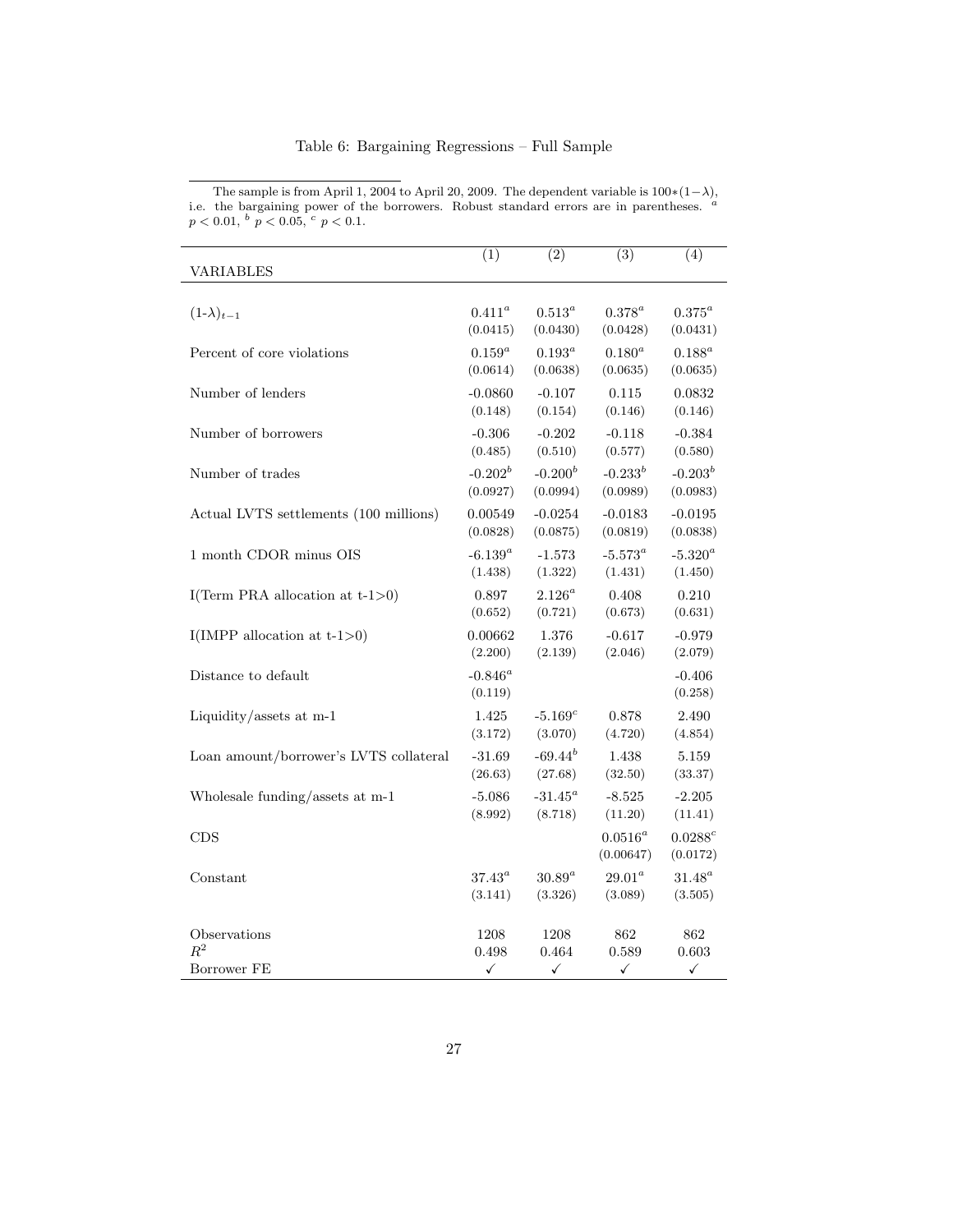Table 7: Bargaining Regressions Table 7: Bargaining Regressions The dependent variable is 100  $*(1 - \lambda)$ , i.e. the bargaining power of the borrowers. Robust standard errors are in parentheses. <sup>a</sup>  $p < 0.01$ , <sup>b</sup>  $p < 0.05$ , <sup>c</sup>  $p < 0.1$ . The dependent variable is 100 ∗ (1 − λ), i.e. the bargaining power of the borrowers. Robust standard errors are in parentheses. a  $p < 0.01$ ,  $^{b} p < 0.05$ ,  $^{c} p < 0.1$ .

| VARIABLES                                           | Apr 1 2004-<br>Feb 28 2006 | Feb 28 2006<br>Apr 1 2004- | Feb 28 2006<br>Apr 1 2004 | Mar 1 2006-<br>Feb 14 2007       | Feb 14 2007<br>Mar 1 2006- | Mar 1 2006<br>Feb 14 2007 | Apr 20 2009<br>Aug 9 2007- | Aug 9 2007-<br>Apr 20 $2009$ | Apr 20 2009<br>Aug 9 2007- |
|-----------------------------------------------------|----------------------------|----------------------------|---------------------------|----------------------------------|----------------------------|---------------------------|----------------------------|------------------------------|----------------------------|
| $(1-\lambda)_{t-1}$                                 | (0.0470)<br>$0.116^{b}$    | 0.0606<br>0.0893           | (0.0901)                  | 0.0889<br>$-0.0690$              | $-0.00182$<br>(0.0884)     | 0.0896<br>$-0.0717$       | $\frac{0.282^a}{(0.0628)}$ | (0.0592)<br>$0.338^{a}$      | (0.0627)<br>$0.282^{a}$    |
| Percent of core violations                          | (0.170)<br>0.0632          | (0.370)<br>0.465           | (0.373)<br>0.466          | $-0.201$ <sup>c</sup><br>(0.112) | (0.112)<br>$-0.181$        | $-0.203^c$<br>(0.111)     | (0.0702)<br>$0.242^a$      | (0.0711)<br>$0.207^a$        | (0.0705)<br>$0.242^a$      |
| Number of lenders                                   | (0.269)<br>$-0.354$        | $-0.0680$<br>(0.288)       | 0.0665<br>(0.291)         | (0.149)<br>0.0465                | $-0.0357$<br>(0.141)       | (0.149)<br>0.0534         | (0.268)<br>0.250           | (0.278)<br>0.343             | (0.267)<br>0.253           |
| Number of borrowers                                 | (0.560)<br>$-0.515$        | (787)<br>$-0.203$          | (0.825)<br>$-0.188$       | (0.429)<br>0.435                 | (0.534)<br>0.416           | (0.425)<br>0.399          | (0.962)<br>$-0.995$        | (1.008)<br>$-0.551$          | (0.967)<br>$-0.986$        |
| Number of trades                                    | $-0.00713$<br>(0.166)      | (0.241)<br>$-0.228$        | (0.242)<br>$-0.232$       | $-0.0706$<br>(0.129)             | $-0.0174$<br>(0.115)       | 0.0607<br>(0.128)         | (0.165)<br>$-0.101$        | (0.173)<br>$-0.229$          | (0.165)<br>$-0.103$        |
| Actual LVTS settlements<br>$(100 \text{ millions})$ | $-0.108$                   | 0.0118                     | 0.0295                    | 0.132                            | 0.106                      | 0.134                     | 0.00878                    | $-0.0348$                    | 0.00867                    |
|                                                     | (0.186)                    | (0.300)                    | (0.340)                   | (1.0984)                         | (0.102)                    | (0.103)                   | (0.0938)                   | (0.100)                      | (0.0938)                   |
| 1 month CDOR minus OIS                              | $-15.73^{b}$<br>(7.206)    | (13.73)<br>$-17.34$        | (15.23)<br>$-16.88$       | (5.519)<br>$-1.191$              | $\binom{0.958}{5.412}$     | (5.449)<br>$-1.481$       | $-2.646°$<br>(1.532)       | $4.228^{a}$<br>(1.610)       | $-2.689^c$<br>(1.563)      |
| I(Term PRA allocation at $t-1>0$ )                  |                            |                            |                           |                                  |                            |                           | $-0.0664$<br>(0.646)       | $-0.0133$<br>(0.700)         | (0.653)                    |
| I(IMPP allocation at $t-1>0$ )                      |                            |                            |                           |                                  |                            |                           | (1.985)<br>$-1.452$        | (1.896)<br>$-0.812$          | (1.989)<br>$-1.447$        |
| Liquidity/assets at m-1                             | (4.920)<br>$-1.621$        | $-28.43$<br>(17.23)        | $-28.75^c$<br>(16.59)     | (5.674)<br>$-6.508$              | $\frac{-15.61^b}{(7.236)}$ | (6.304)<br>$-8.314$       | (10.76)<br>2.926           | $-4.930$<br>(10.95)          | (10.84)<br>2.746           |
| Distance to default                                 | (0.546)                    |                            | (1.292)<br>$-0.171$       | (0.474)<br>$2.011^{a}$           |                            | (0.471)<br>$1.951^{a}$    | $-2.197^a$<br>(0.272)      |                              | $-2.155^a$<br>(0.448)      |
| Wholesale funding/assets at m-1                     | (14.83)<br>$-21.35$        | (48.16)<br>$-67.07$        | (51.32)<br>$-66.28$       | $32.21^a$<br>(12.37)             | $-30.38^{b}$<br>(13.20)    | $-35.38^{a}$<br>(13.22)   | (22.02)<br>$58.69^a$       | (20.53)<br>15.41             | $58.09^a$<br>(21.87)       |
| Loan amount/borrower's<br>LVTS collateral           | $-33.55$                   | 61.21                      | 62.32                     | $-31.47$                         | $-30.00$                   | $-30.04$                  | 44.82                      | 37.37                        | 45.43                      |
|                                                     | (25.63)                    | (66.63)                    | (66.71)                   | (38.16)                          | (40.29)                    | (38.14)                   | (57.03)                    | (58.31)                      | (57.61)                    |
| CDS                                                 |                            | (0.612)<br>$-0.136$        | (0.649)<br>$-0.126$       |                                  | (0.217)<br>$-0.307$        | (0.200)<br>$-0.170$       |                            | (0.00989)<br>$0.0685^{a}$    | (0.0154)<br>0.00176        |
| Constant                                            | (5.195)<br>$44.35^a$       | $59.79^{a}$<br>(16.42)     | $60.81^{a}$<br>(15.11)    | (4.744)<br>$38.18^{a}$           | $54.65^a$<br>(6.893)       | (6.352)<br>$41.32^a$      | (5.284)<br>$34.33^a$       | (5.364)<br>$25.12^{\,a}$     | (5.662)<br>$34.15^{a}$     |
| Observations                                        | 463                        | <b>117</b>                 | 117                       | 231                              | 231                        | 231                       | 397                        | 397                          | 397                        |
| Borrower FE                                         | 0.134                      | 0.324<br>↘                 | 0.324<br>↘                | 0.215<br>$\checkmark$            | 0.152<br>↘                 | 0.218<br>$\checkmark$     | 0.596<br>$\checkmark$      | 0.572<br>$\checkmark$        | 0.596<br>↘                 |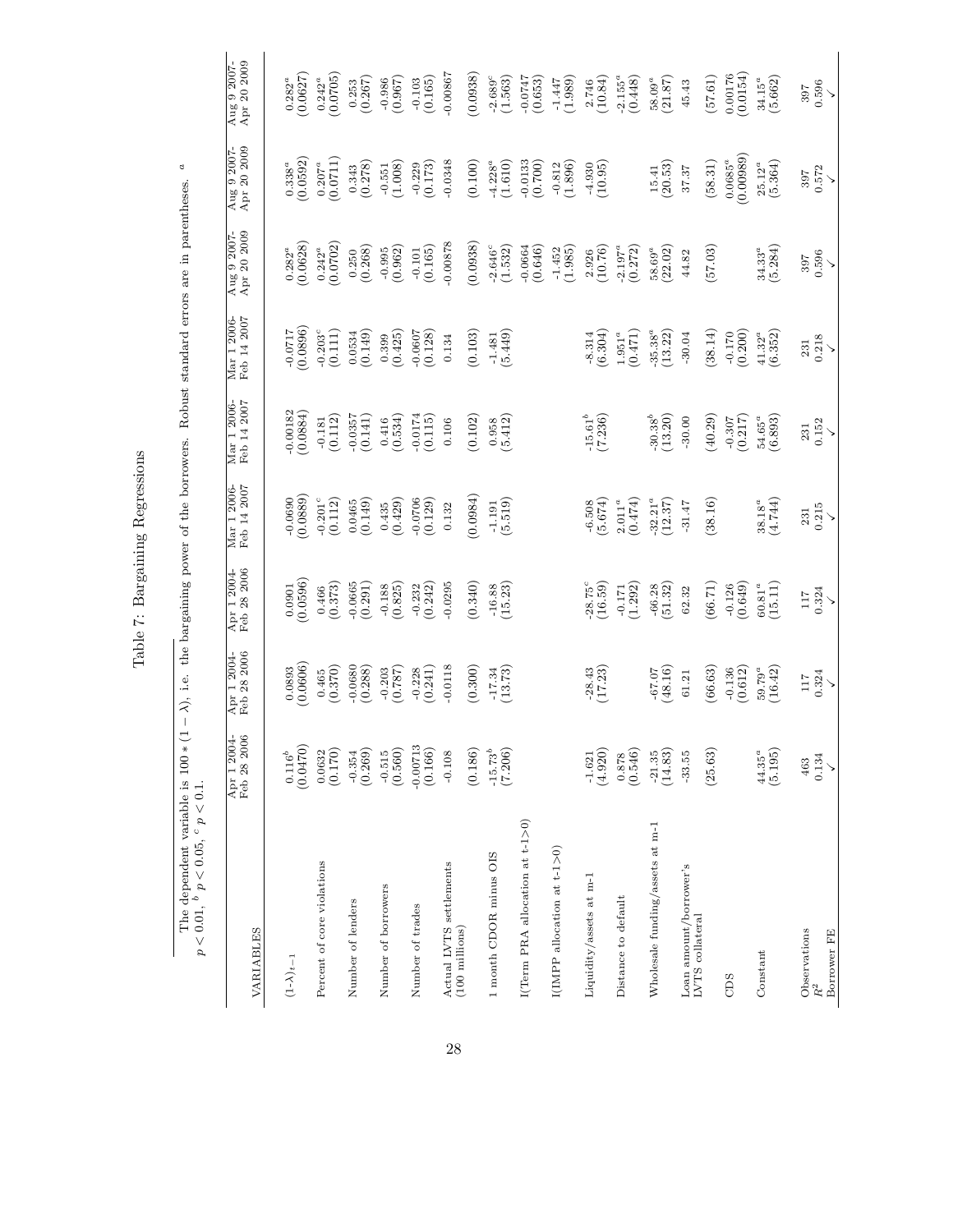We present two tables of results. We report the full sample results in Table [6](#page-27-0) and sub-sample results in Table [5.](#page-31-0) Table [6](#page-27-0) column (4) includes the full set of variables but because some of the risk variables are highly collinear in columns (1)-(3) we present slight deviations, dropping one or more of these risk factors. Overall, we find that the bargaining power of the borrower is persistent, increasing in the number of core violations, and decreasing in the number of trades. The negative coefficient on the  $CDOR - OIS$  spread suggests that bargaining power is decreasing in market risk. There are negative correlations between distance-to-default and bargaining power and wholesale funding and bargaining power. At the bank-level, therefore, an increase in risk is correlated with less bargaining power. However, we find a positive correlation between CDS spreads and bargaining power, suggesting the opposite effect of the other risk factors - that an increase in risk is correlated with an increase in bargaining power.

Table [5](#page-31-0) decomposes the full sample results into the same 3 sub-samples as in the Poisson and probit regressions presented above. Presenting the data in this manner illustrates a striking change in behavior in the interbank market during the financial crisis. In the "normal" periods 2004-2006 and 2006-2007, the coefficients attached to the risk measures suggest that riskier institutions enjoy less bargaining power. However, during the financial crisis period (post-2007), bargaining power becomes negatively correlated with distance-to-default and positively correlated with CDS spreads and wholesale funding exposure. Thus riskier institutions enjoyed more bargaining power during these troubled times.

What are possible explanations? One possibility is that mark-to-market accounting and bank interconnectedness means that some banks were concerned with their positions vis- $\acute{a}$ -vis the riskier banks (e.g. [Bond and Leitner \(2010\)](#page-36-9)). The short-term cost of lending to a risky bank at a discount to an interconnected bank might be far less than the cost of having to mark down assets linked to a failed institution. Another reason is that market participants may simply want to prevent government intervention. The cost of government intervention might be deemed too high for many participants, given the future regulatory burden that would come with the failure of a Canadian financial institution would likely be high.

The possibility that financial institutions were lending to riskier institutions out of self-interest can be analyzed by looking at transition probabilities from being a lender one day and a borrower the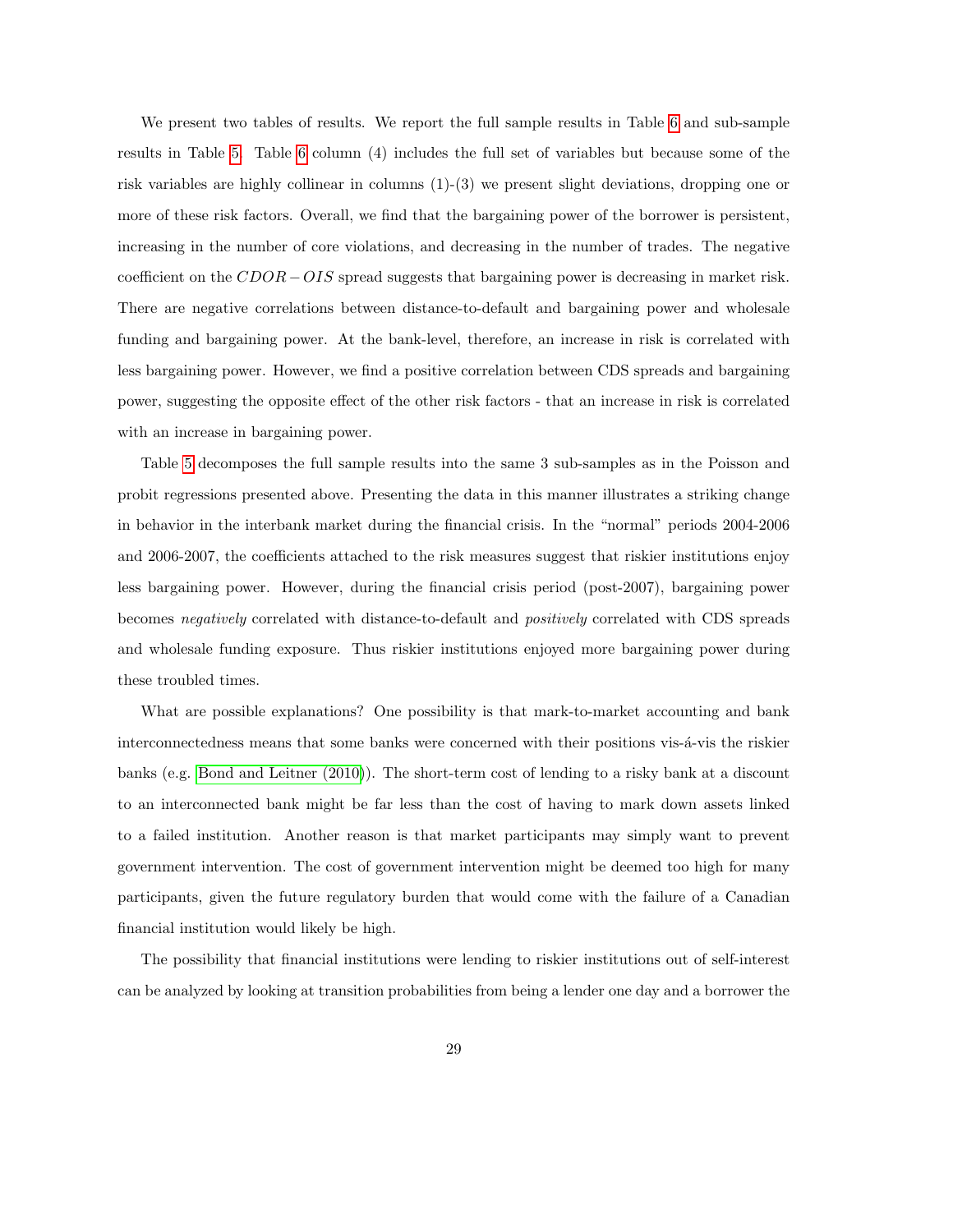next. Table [8](#page-30-0) presents summary statistics of transition probabilities for both borrowers transitioning to lenders  $(Pr(X' > 0|X < 0))$  and lenders transitioning to borrowers  $(Pr(X' < 0|X > 0))$ . The top panel presents transitions using the full set of data while panels 2-4 present information on subperiods. The median probability in the first case is approximately 68% where the median probability in the latter case is approximately 45%. This indicates that the incidence that a particular institution is a "lender" or "borrower" is not persistent, and suggests that lenders may, in fact, be willing to support or subsidize troubled borrowers out of concern that they might find themselves in a similar situation in the future.<sup>[13](#page-30-1)</sup>

The summary statistics from the sub-periods suggests there is not a great deal of change in persistence over time, except for the probability of transitioning from lender to borrower it smaller at the lower quantile in period 3. Overall the lack of any significant change in the transition probabilities suggests that bargaining power increased for borrowers in general, and not for any particular set of borrowers. A careful look at the bank-level transition probabilities, not presented here, does not reveal overwhelming evidence to suggest any particular borrower received preferential treatment.

<span id="page-30-0"></span>

| Table 8: Transition Probabilities         |         |                                        |        |      |              |         |  |  |  |
|-------------------------------------------|---------|----------------------------------------|--------|------|--------------|---------|--|--|--|
|                                           | Minimum | 1st Quartile                           | Median | Mean | 3rd Quartile | Maximum |  |  |  |
|                                           |         | Full Sample                            |        |      |              |         |  |  |  |
| Pr(X' > 0   X < 0)                        | 0.37    | 0.56                                   | 0.68   | 0.69 | 0.86         | 0.96    |  |  |  |
| Pr(X' < 0 X > 0)                          | 0.00    | 0.20                                   | 0.45   | 0.40 | 0.60         | 0.77    |  |  |  |
|                                           |         | Period 1: April 1, 2004 - Feb 28, 2006 |        |      |              |         |  |  |  |
| Pr(X' > 0   X < 0)                        | 0.33    | 0.50                                   | 0.70   | 0.69 | 0.87         | 1.0     |  |  |  |
| Pr(X' < 0 X > 0)                          | 0.00    | 0.22                                   | 0.39   | 0.40 | 0.66         | 0.72    |  |  |  |
| Period 2: March 1, 2006 - Feb 14, 2007    |         |                                        |        |      |              |         |  |  |  |
| Pr(X' > 0   X < 0)                        | 0.31    | 0.54                                   | 0.64   | 0.68 | 0.87         | 0.95    |  |  |  |
| Pr(X' < 0 X > 0)                          | 0.00    | 0.17                                   | 0.45   | 0.40 | 0.63         | 0.82    |  |  |  |
| Period 3: August 9, 2007 - April 20, 2009 |         |                                        |        |      |              |         |  |  |  |
| Pr(X' > 0   X < 0)                        | 0.28    | 0.50                                   | 0.63   | 0.66 | 0.87         | 1.0     |  |  |  |
| Pr(X' < 0 X > 0)                          | 0.00    | 0.06                                   | 0.41   | 0.37 | 0.65         | 0.73    |  |  |  |

Notes:  $Pr(X' > 0|X < 0)$  denotes the probability an FI is a lender today conditional on that FI being a borrower the last time they were in the overnight market.  $Pr(X' < 0|X > 0)$  denotes the probability of an FI being a borrower today conditional on that FI being a lender the last time they were in the overnight market.

<span id="page-30-1"></span><sup>&</sup>lt;sup>13</sup> Such reciprocal relationships among financial institutions has been documented elsewhere by [Ashcraft and Duffie](#page-36-12) [\(2007\)](#page-36-12) as well as in the popular press, cf, the importance placed on relationships among U.S. investment banks during the collapse of LTCM in 1998 and the more recent financial crisis.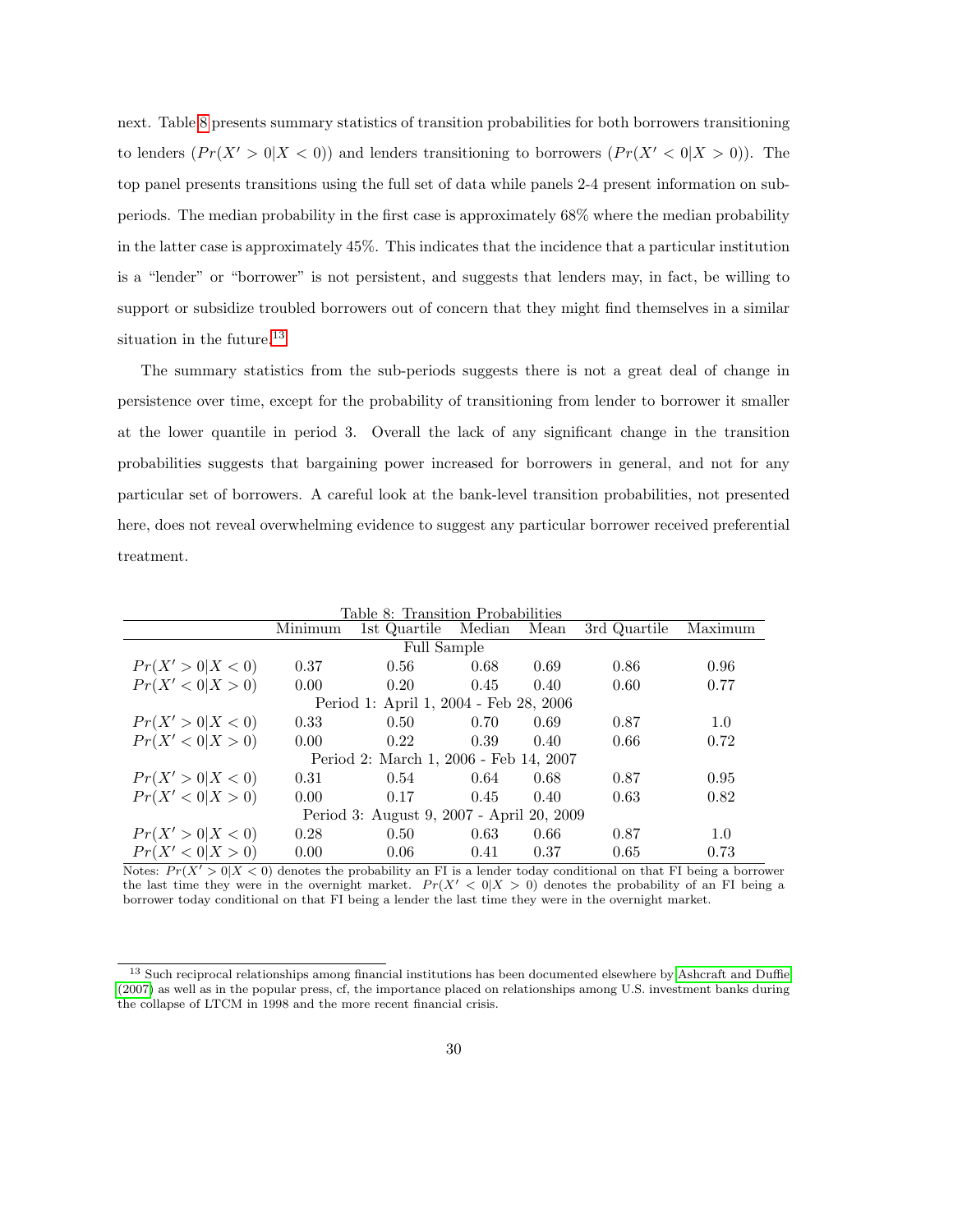# <span id="page-31-0"></span>5 Economic Significance of Results

Given the results from the regressions above, especially the evidence supporting a (weak) "too big to fail" story, we next quantify the size of these effects. First, consider a two-standard deviation decrease in a bank's distance-to-default, which implies an increase in this bank's riskiness as a borrower. If we use the estimated coefficient in column  $(6)$  of Table  $(1.951)$  – for the pre-crisis period – this leads to an 8.86% decrease in bargaining power. By construction, there is a linear relationship between the bargaining power measure  $\lambda$  and the interest rate y; specifically, a movement from  $\lambda = 0$  to  $\lambda = 1$  corresponds to the 50 basis point movement from the bank rate b to the deposit rate d. Hence, each percentage point decrease in bargaining power for the borrower corresponds to a half basis point increase in the implied interest rate. Therefore, the 8.86% decrease in bargaining power here corresponds to a 4.4 basis point increase in the interest rate faced by the borrowers.

In contrast, during the crisis period, we find that the same decrease in distance-to-default leads to a increase in bargaining power of 9.78% (using the point estimate 2.155) – this was the TBTF results that we highlighted earlier. This corresponds to a 4.9 basis point decrease in the interest rate faced by borrowers. Evaluated at the average overnight loan size of \$190 million, this implies that lending banks reduced interest payments for risky borrowers during the crisis period by an amount of  $$259$  (=(0.00049/360)\*\$190 mill). This is roughly equal to 2.4% of the average cost of an overnight loan (assuming an average overnight rate of 2%, which is the Bank of Canada target).

Similarly, calculations can be done with the other risk measures used in the bargaining regressions. Using the wholesale funding variable, we find that, during the crisis period, a two-standard deviation increase in this variable would lead to a 7.32% increase in bargaining power, corresponding to a 3.66% decrease in interest rate. This implies that, on average, lenders "cut the slack" for risky borrowers by an amount of \$187.40 during the crisis.

To highlight the magnitudes of these effects, we perform counterfactual exercise in which we use the second-period (pre-crisis) regression coefficients, coupled with the observed loans in the third period, to predict what bargaining power would have been in the third period, in the absence of the TBTF results in the third period regressions. These counterfactual bargaining power measures are presented in Figure [10.](#page-32-0) The top line in this graph presents the counterfactual values of  $\lambda$ .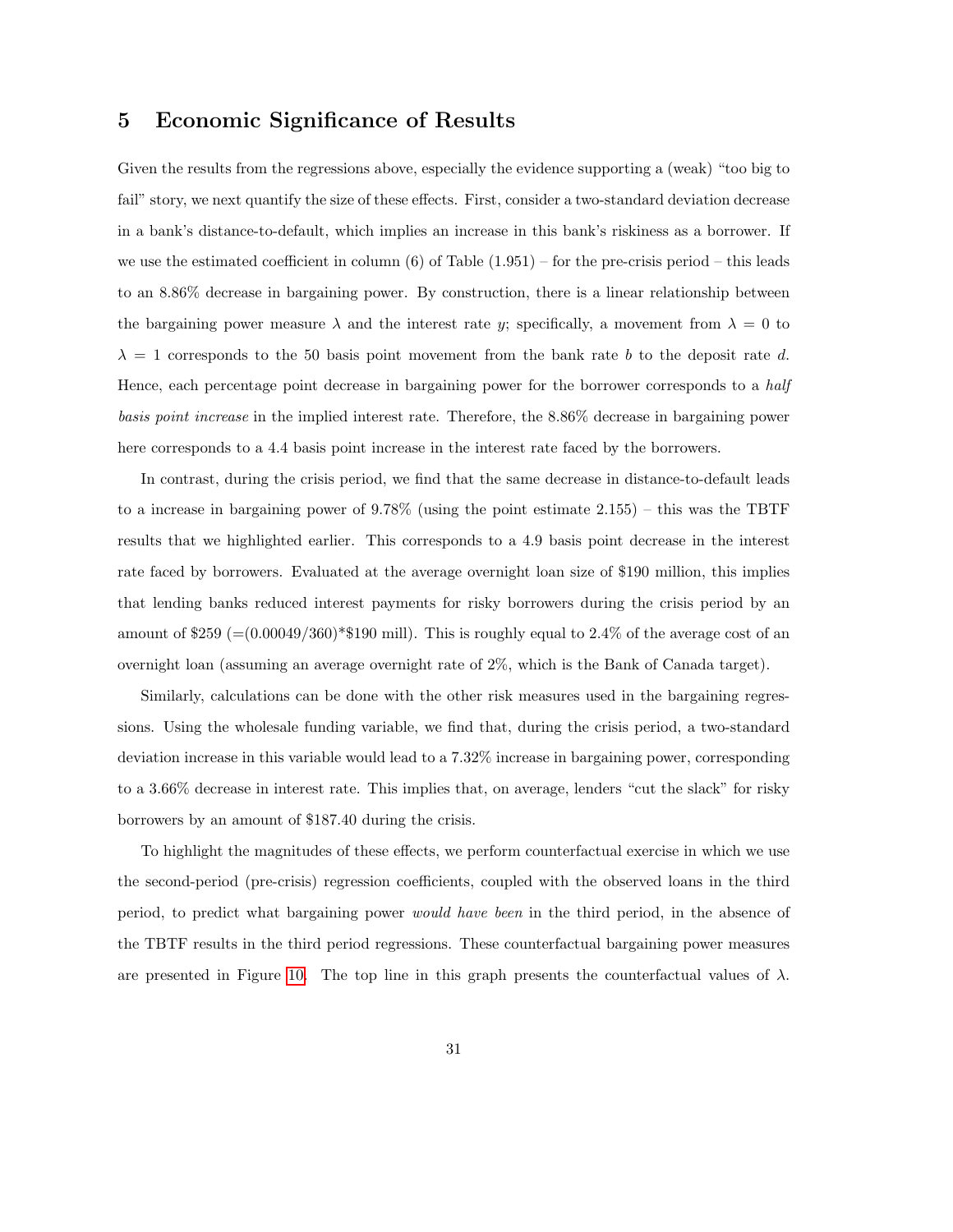

<span id="page-32-0"></span>Figure 10: Actual versus counterfactual bargaining power for crisis-period loans

Top line: counterfactual bargaining weights  $(\lambda)$  using second-period regression coefficients; Middle line: counterfactual bargaining weights  $(\lambda)$  using first-period regression coefficients; Bottom line: actual bargaining weights (λ) using third-period regression coefficients.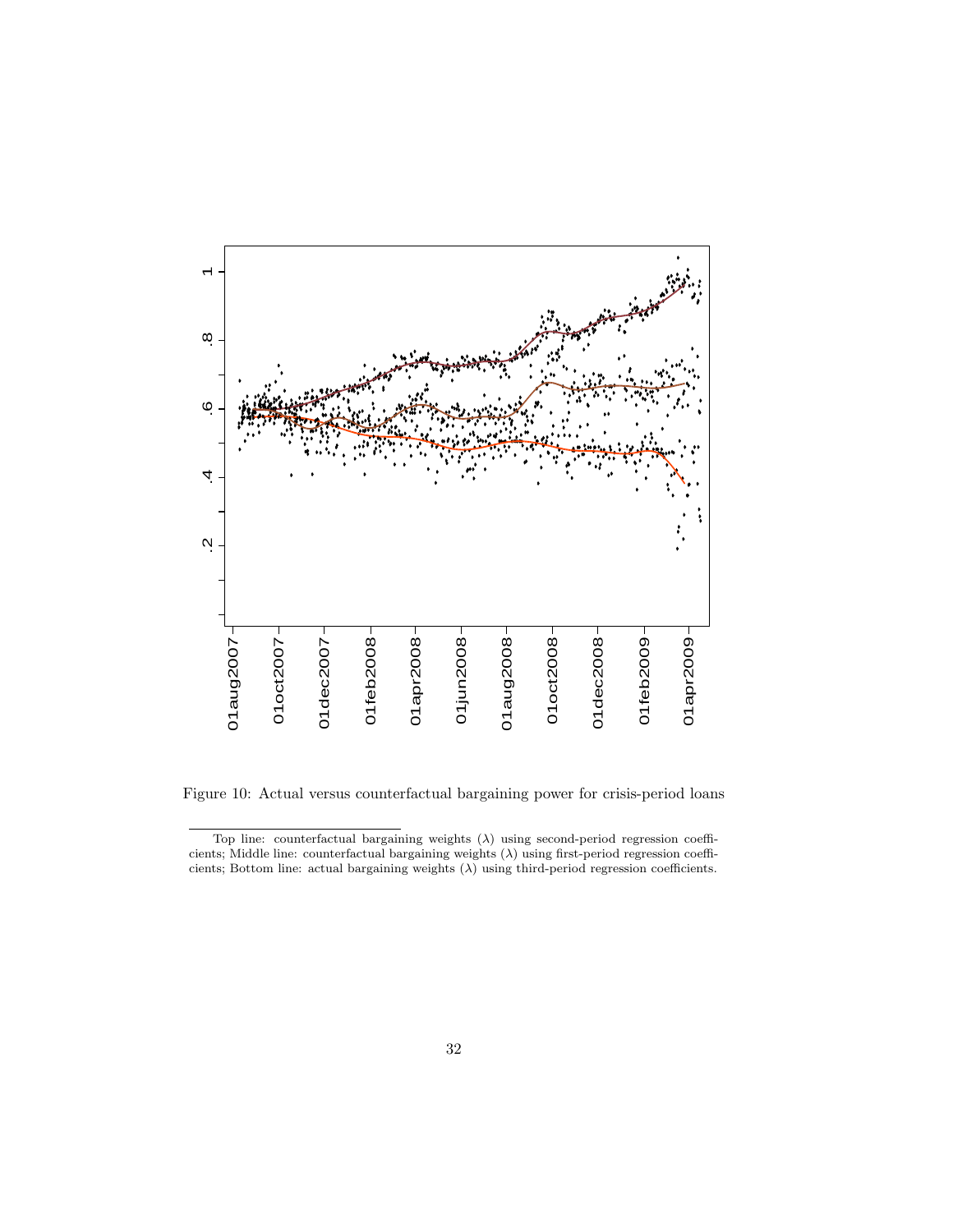

<span id="page-33-0"></span>Figure 11: Costs of TBTF

This is a graph of the difference in the second-period counterfactual bargaining power and the actual bargaining power multiplied by the average loan size on each day and the one-day interest cost, i.e. 50bps/360.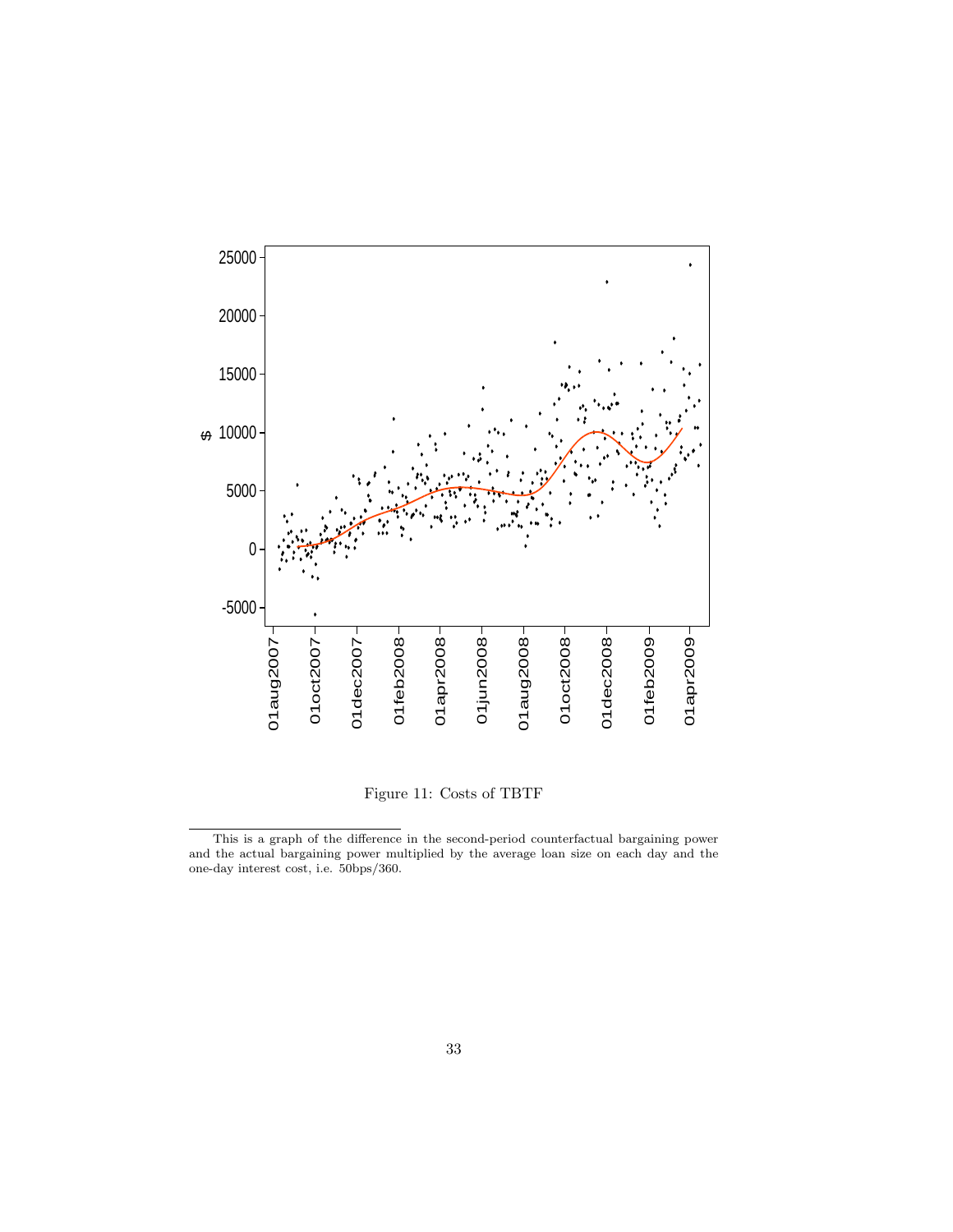Obviously, this line trends upward over time, reaching the upper bound of 1 near the end of the sample, indicating that, in the absence of the TBTF effects, bargaining power would have shifted almost entirely to lenders between August 2007 and February 2009.

For comparison, the actual bargaining weights for the crisis-period loans, computed using the third-period regression coefficients, are also presented in the graph. The divergence between the actual and counterfactual results is remarkable: the actual bargaining weights steadily become more favorable to the borrowers, as the crisis proceeds.

To put this in monetary terms, we plot, in Figure [11,](#page-33-0) the "costs" of the TBTF effects, in terms of the difference in interest payments which borrowers would have had to pay if their bargaining power followed the counterfactual path during the crisis, as compared to the actual path. Corresponding to the results in Figure [10,](#page-32-0) we find that these costs increase steadily over crisis period. A cost of \$10,000 represents 90% the average cost of an overnight loan at a target rate of 2%. Measured this way, the effect of TBTF on bargaining are substantial.

# <span id="page-34-0"></span>6 Conclusion

In this paper we examine efficiency and bargaining power in the Canadian interbank loan market. This market, however, is complicated. The players are engaged in an imperfect competition game in which their actions are restricted by trading conventions making it difficult to characterize the equilibrium of such a game, which is a prerequisite to any analysis of bargaining and efficiency. Instead of modeling the multilateral trading environment in detail, we instead impose a very general and classical equilibrium concept: that of the *core*. This simply imposes a type of ex-post no-arbitrage condition on the observed outcomes.

We study efficiency and bargaining power of financial institutions in the Large Value Transfer System (LVTS) in Canada. Our results indicate that while the interbank market in Canada is fairly efficient, there is a systemic inefficiency that is persistent through our sample. Importantly, the efficiency of the system deteriorates with the liquidity interventions of the central bank. This result is in line with the views put forth by [Goodfriend and King \(1988\)](#page-37-4) on the efficiency of the interbank market.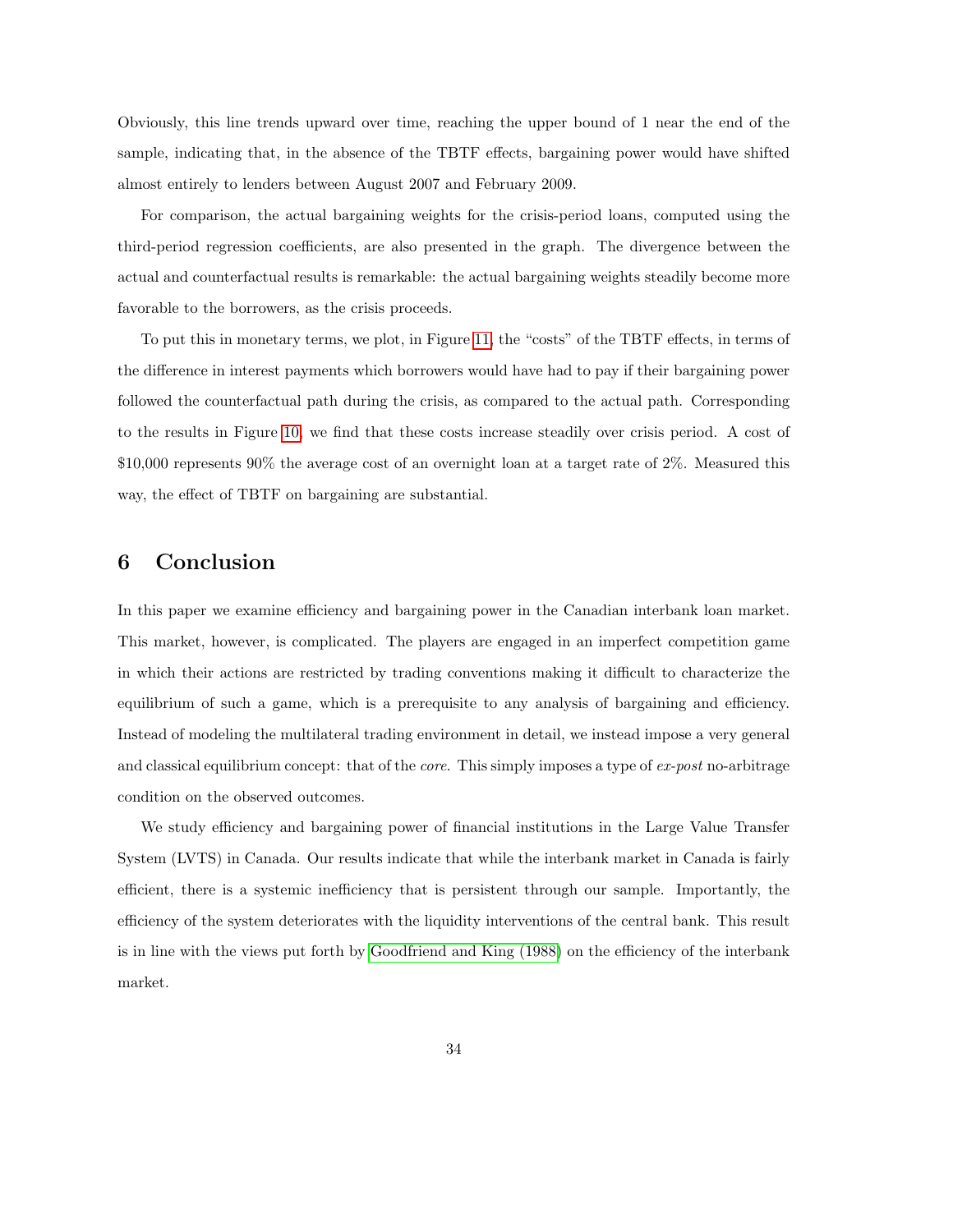While we find that bargaining power is about equal between lenders and borrowers throughout the sample, during the financial crisis there was a shift in bargaining power favoring borrowers. Regressions confirm that as counterparty risk increased during the financial crisis, the riskier borrower banks were able to obtain better rates. There are a number of possible explanations, however, our findings are most consistent with a "weak" version of the too-big-to-fail (TBTF) hypothesis whereby banks within the Canadian overnight market continued to lend to risky counterparties despite the increasing risk in the market. The main hypothesis put forth is that banks are tightly interconnected, which we confirm using borrower-to-lender transition probabilities. A more speculative view is that financial institutions acted to conserve the existing market structure rather than risk the possibility of one institution defaulting and the survivor's facing more stringent regulation.

In ongoing work, we plan to explore the extent to which the repeated and dynamic interactions among the banks underly this result.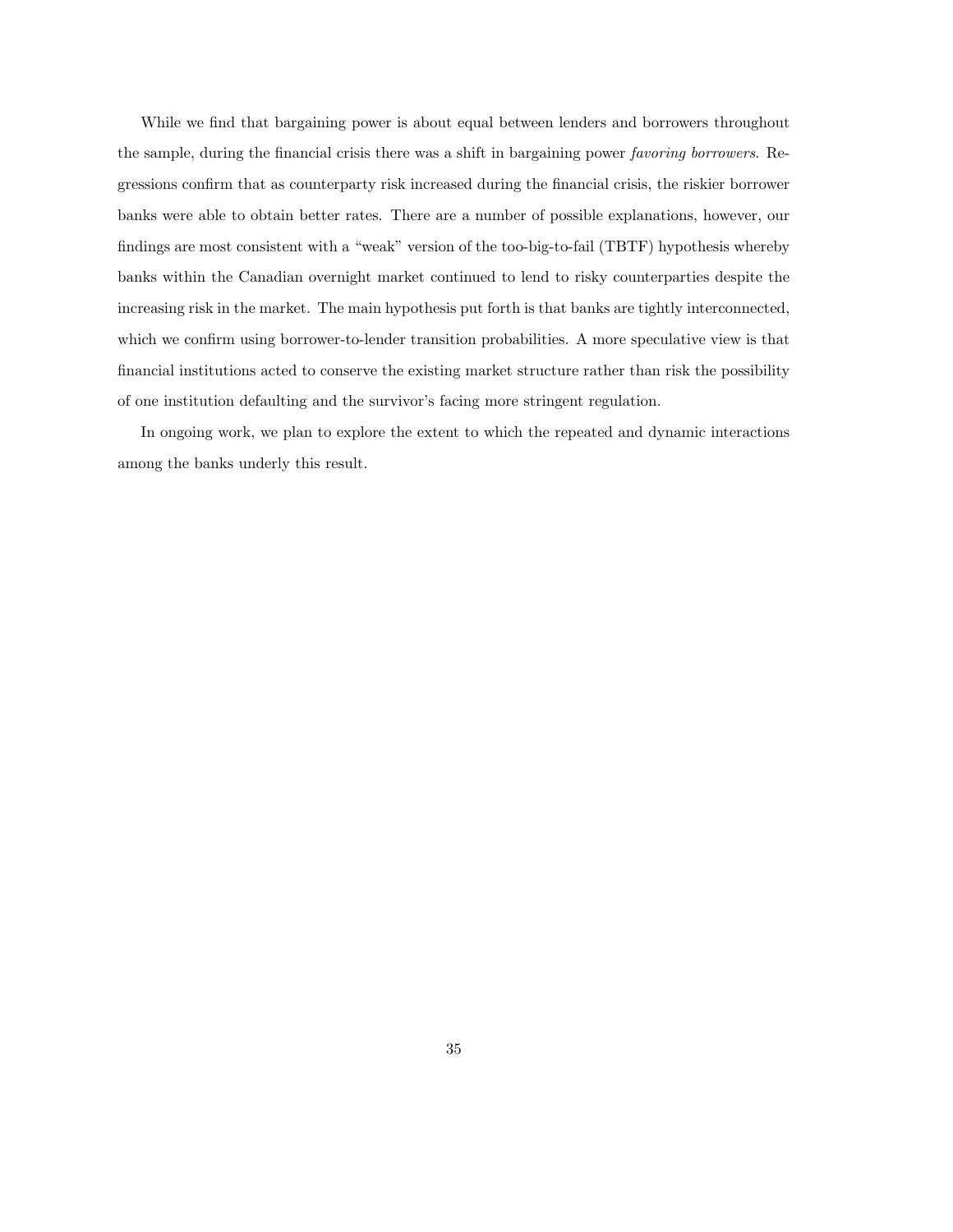# References

- <span id="page-36-6"></span>Acharya, V., D. Gromb, and T. Yorulmazer (2010). Imperfect competition in the inter-bank market for liquidity as a rationale for central banking. forthcoming, American Economic Journal: Micro.
- <span id="page-36-10"></span>Acharya, V. and O. Merrouche (2009). Precautionary hoarding of liquidity and inter-bank markets: Evidence from the sub-prime crisis.
- <span id="page-36-11"></span>Afonso, G., A. Kovner, and A. Schoar (2011). Stressed, not frozen: The federal funds market in the financial crisis. Journal of Finance 66, 1109–1139.
- <span id="page-36-4"></span><span id="page-36-0"></span>Afonso, G. and R. Lagos (2011). Trade dynamics in the market for federal funds. mimeo.
- Allen, J., A. Hortaçsu, and J. Kastl (2011). Crisis management: Analyizing default risk and liquidity demand during financial stress. mimeo.
- <span id="page-36-12"></span>Ashcraft, A. and D. Duffie (2007). Systemic illiquidity in the federal funds market. American Economic Review 97, 221–225.
- <span id="page-36-3"></span>Bech, M., J. Chapman, and R. Garratt (2010). Which bank is the "central" bank? Journal of Monetary Economics  $57(3)$ , 352-363.
- <span id="page-36-7"></span>Becker, G. S. (1983). A theory of competition among pressure groups for political influence. Quarterly Journal of Economics 98, 371–400.
- <span id="page-36-8"></span>Becker, G. S. (1985). Public policies, pressure groups, and dead weight costs. Journal of Public Economics 28, 329–347.
- <span id="page-36-9"></span>Bond, P. and Y. Leitner (2010). Market run-ups, market freezes, and leverage. Federal Reserve Bank of Philadelphia Working Paper No. 10-36.
- <span id="page-36-2"></span>Chapman, J., D. McAdams, and H. Paarsch (2007). Bounding best-response violations in discriminatory auctions with private values. mimeo.
- <span id="page-36-5"></span>Duffie, D. (2012). Dark Markets: Asset Pricing and Information Transmission in Over-the-Counter markets. Forthcoming - Princeton University Press.
- <span id="page-36-1"></span>Duffie, D. and N. Gârleanu (2005). Over-the-counter markets. *Econometrica* 73, 1815–1844.